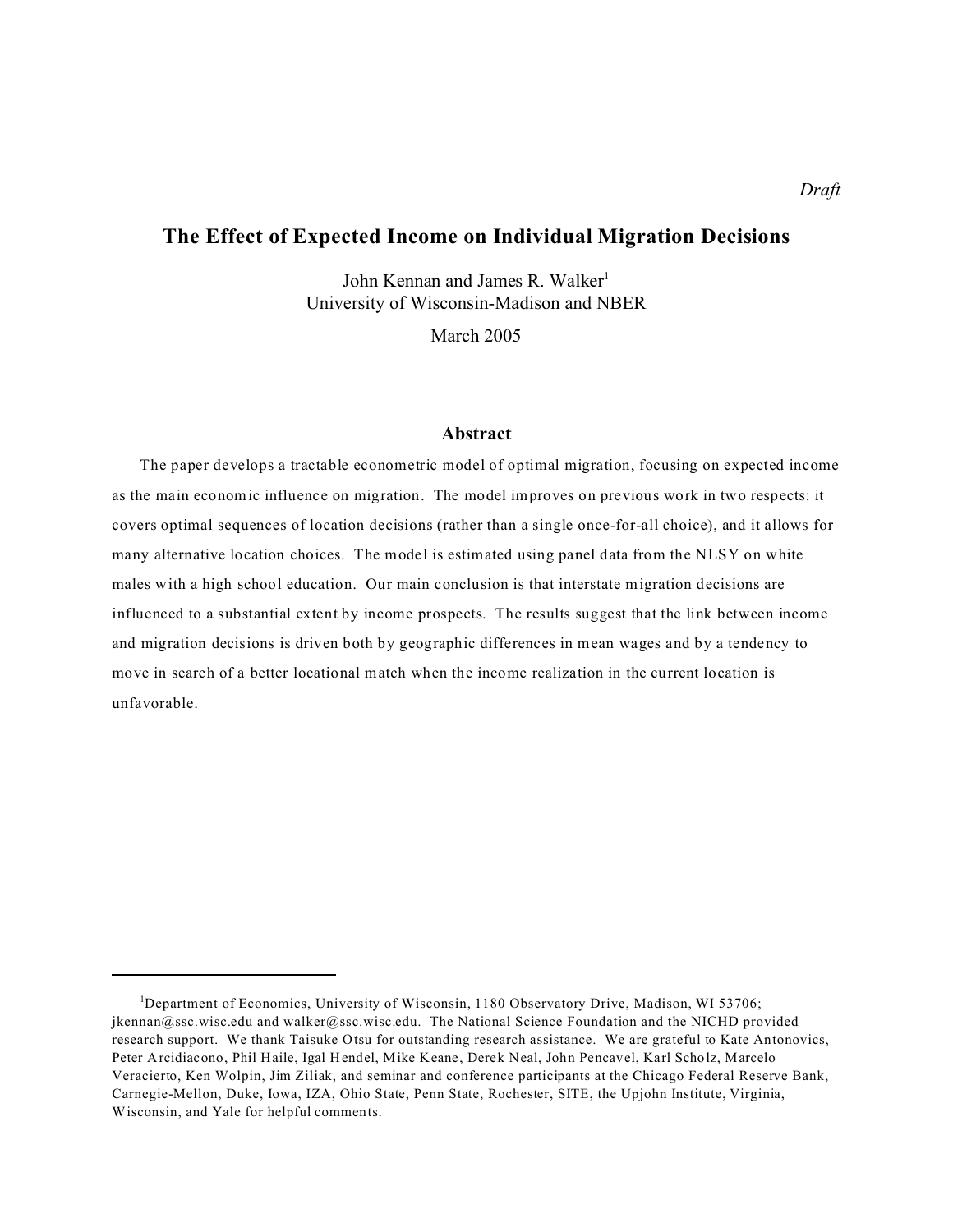## **1 Introduction**

There is an extensive literature on migration.<sup>2</sup> Most of this work describes patterns in the data: for example, younger and more educated people are more likely to move; repeat and especially return migration accounts for a large part of the observed migration flows. Although informal theories explaining these patterns are plentiful, fully specified behavioral models of migration decisions are relatively scarce, and these models generally consider each migration event in isolation, without attempting to explain why most migration decisions are subsequently reversed through onward or return migration.

This paper develops a model of optimal sequences of migration decisions, focusing on expected income as the main economic influence on migration. We emphasize that migration decisions are reversible, and that many alternative locations must be considered. The model is estimated using panel data from the National Longitudinal Survey of Youth on white males with a high school education.

Structural dynamic models of migration over many locations have not been estimated before, presumably because the required computations have not been feasible.<sup>3</sup> A structural representation of the decision process is of interest for the usual reasons: we are ultimately interested in quantifying responses to income shocks or policy interventions not seen in the data, such as local labor demand shocks, or changes in welfare benefits. Our basic empirical question is the extent to which people move for the purpose of improving their income prospects. Work by Keane and Wolpin (1997) and by Neal (1999) indicates that individuals make surprisingly sophisticated calculations regarding schooling and occupational choices. Given the magnitude of geographical wage differentials, and given the findings of Topel (1986) and Blanchard and Katz (1992) regarding the responsiveness of migration flows to local labor market conditions, one might expect to find that income differentials play an important role in migration decisions.

We model individual decisions to migrate as a job search problem. A worker can draw a wage only by visiting a location, thereby incurring a moving cost. Locations are distinguished by known differences in wage distributions, amenity values and alternative income sources. A worker starts the life-cycle in some home location and must determine the optimal sequence of moves before settling down.

<sup>&</sup>lt;sup>2</sup>See Greenwood [1997] and Lucas [1997] for surveys.

 $3$  Holt (1996) estimated a dynamic discrete choice model of migration, but his framework modeled the move/stay decision and not the location-specific flows. Similarly, Tunali (2000) gives a detailed econometric analysis of the move/stay decision using microdata for Turkey, but his model does not distinguish between alternative destinations.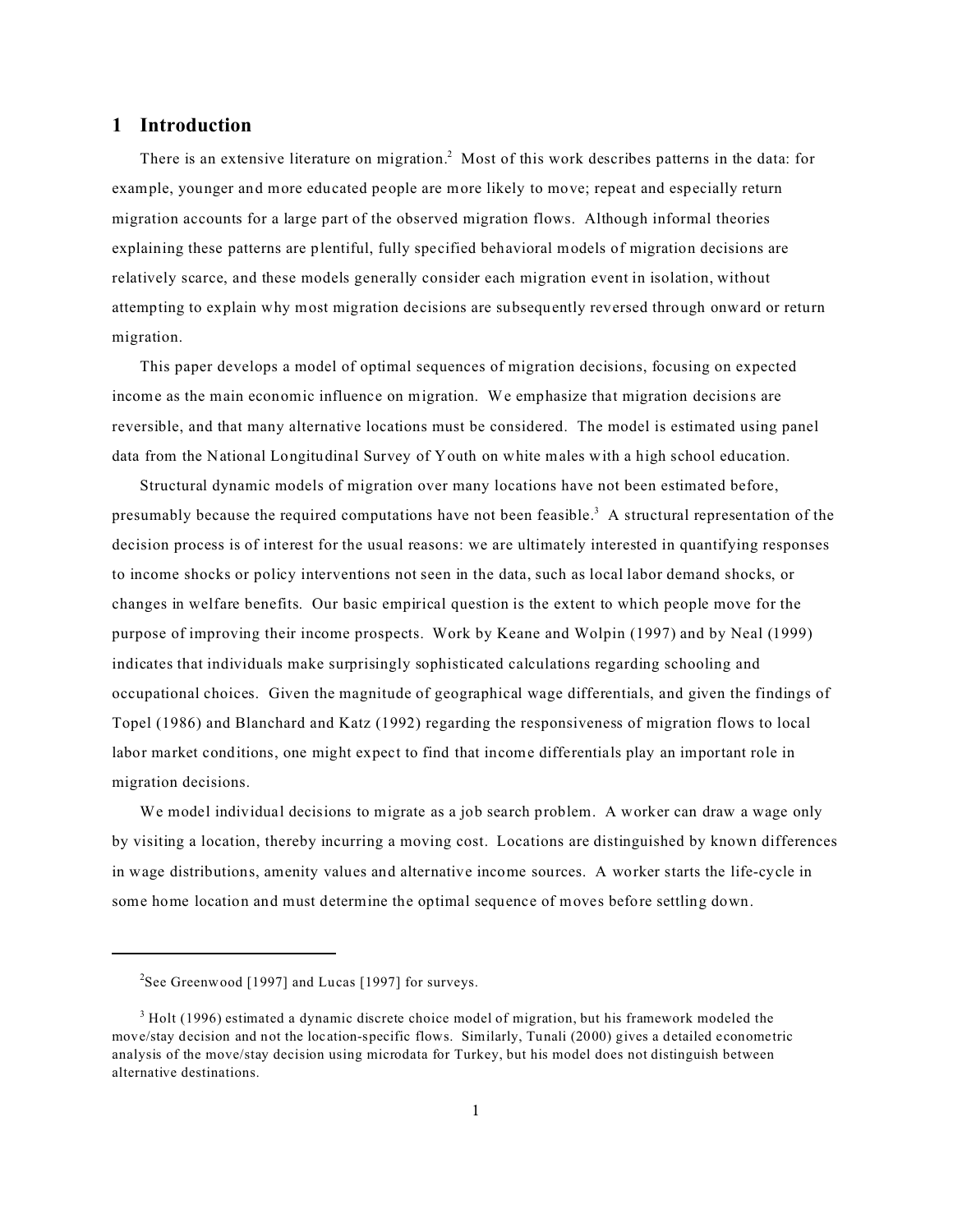The decision problem is too complicated to be solved analytically, so we use a discrete approximation that can be solved numerically, following Rust (1994). The model is sparsely parameterized. In addition to expected income, migration decisions are influenced by moving costs, including a fixed cost, a reduced cost of moving to a previous location, and a cost that is proportional to distance, and by differences in location size, measured by the population in origin and destination locations. We also allow for a bias in favor of the home location.

Our main substantive conclusion is that interstate migration decisions are indeed influenced to a substantial extent by income prospects. On the other hand we find no evidence of a response to geographic differences in wage distributions. Instead, the results suggest that the link between income and migration decisions is driven by a tendency to move in search of a better locational match when the income realization in the current location is unfavorable.

More generally, the paper demonstrates that a fully specified econometric model of optimal dynamic migration decisions is feasible, and that it is capable of matching the main features of the data, including repeat and return migration. Although this paper focuses on the relationship between income prospects and migration decisions at the start of the life cycle, suitably modified versions of the model can potentially be applied to a range of issues, such as the migration effects of interstate differences in welfare benefits, the effects of joint career concerns on household migration decisions, and the effects on retirement migration of interstate differences in tax laws.<sup>4</sup>

## **2 Migration Dynamics**

The need for a dynamic analysis of migration is illustrated in Table 1, which summarizes interstate migration histories of young people in the NLSY. Two features of the data are noteworthy. First, a large fraction of the flow of migrants involves people who have already moved at least once. Second, a large fraction of these repeat moves involves people returning to their original location. Simple models of isolated move-stay decisions cannot address these features of the data. In particular, a model of return migration is incomplete unless it includes the decision to leave the initial location as well as the decision to return. Moreover, unless the model allows for many alternative locations, it cannot give a complete analysis of return migration. For example, a repeat move in a two-location model is necessarily a return move, and this misses the point that people frequently decide to return to a location that they had previously decided to leave, even though many alternative locations are available.

<sup>&</sup>lt;sup>4</sup>See for example Kennan and Walker (2001) and Woo (2002).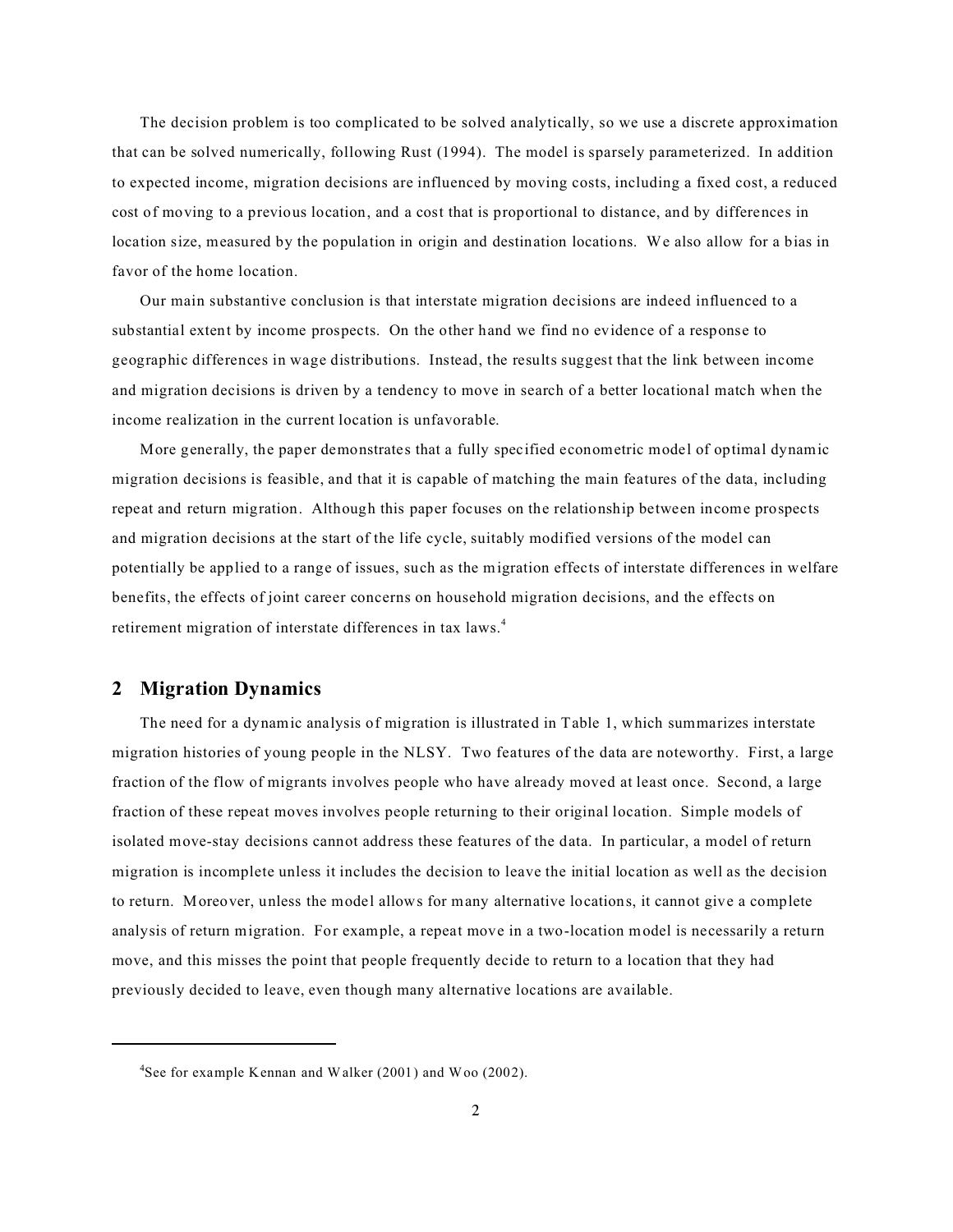| <b>Table 1: Interstate Migration Flows</b> |                                                        |       |       |       |  |  |  |  |
|--------------------------------------------|--------------------------------------------------------|-------|-------|-------|--|--|--|--|
| NLSY, 1979-92                              |                                                        |       |       |       |  |  |  |  |
|                                            | Less than High School High School Some College College |       |       |       |  |  |  |  |
| No. of people                              | 1768                                                   | 3534  | 1517  | 1435  |  |  |  |  |
| Movers                                     | 423                                                    | 771   | 376   | 469   |  |  |  |  |
| Movers $(\% )$                             | 23.9%                                                  | 21.8% | 24.8% | 32.7% |  |  |  |  |
| Moves Per Mover                            | 2.0                                                    | 1.8   | 1.7   | 1.6   |  |  |  |  |
| Repeat moves                               | 50.6                                                   | 45.9  | 41.3  | 35.7  |  |  |  |  |
| $(\%$ of all moves)                        |                                                        |       |       |       |  |  |  |  |
| <b>Return Migration</b>                    |                                                        |       |       |       |  |  |  |  |
| $($ % of all moves)                        |                                                        |       |       |       |  |  |  |  |
| Return - Home                              | 24.0                                                   | 24.1  | 17.5  | 13.4  |  |  |  |  |
| Return - Else                              | 12.4                                                   | 7.2   | 5.9   | 3.3   |  |  |  |  |
|                                            |                                                        |       |       |       |  |  |  |  |
| Movers who return home $(\%)$              | 48.7                                                   | 44.5  | 29.8  | 20.9  |  |  |  |  |
| Return-Home: % of Repeat                   | 47.5                                                   | 52.5  | 42.4  | 37.5  |  |  |  |  |

## **3 An Optimal Search Model of Migration**

We model migration as an optimal search process. The basic assumption is that wages are local prices of individual skill bundles. We assume that individuals know the wage in their current location, but in order to determine the wage in another location, it is necessary to move there, at some cost. This assumption reflects the idea that the wage summarizes the full value of a job, taking account of working conditions, residential conditions, local amenities and so forth. Although information on some of these things can of course be collected from a distance, we view the whole package as an experience good.

The model aims to describe the migration decisions of young workers in a stationary environment. The wage offer in each location may be interpreted as the best offer available in that location. Although there may be transient fluctuations in wages, the only chance of getting a permanent wage gain is to move to a new location. One interpretation is that wage differentials across locations equalize amenity differences, but a stationary equilibrium with heterogeneous worker preferences and skills still requires migration to redistribute workers from where they happen to be born to their equilibrium location. Alternatively, it may be that wage differentials are slow to adjust to location-specific shocks, because gradual adjustment is less costly for workers and employers.<sup>5</sup> In that case, our model can be viewed as an

 ${}^{5}$ Blanchard and Katz (1992, p.2), using average hourly earnings of production workers in manufacturing, by State, from the BLS establishment survey, describe a pattern of "strong but quite gradual convergence of state relative wages over the last 40 years." For example, using a univariate AR(4) model with annual data, they find that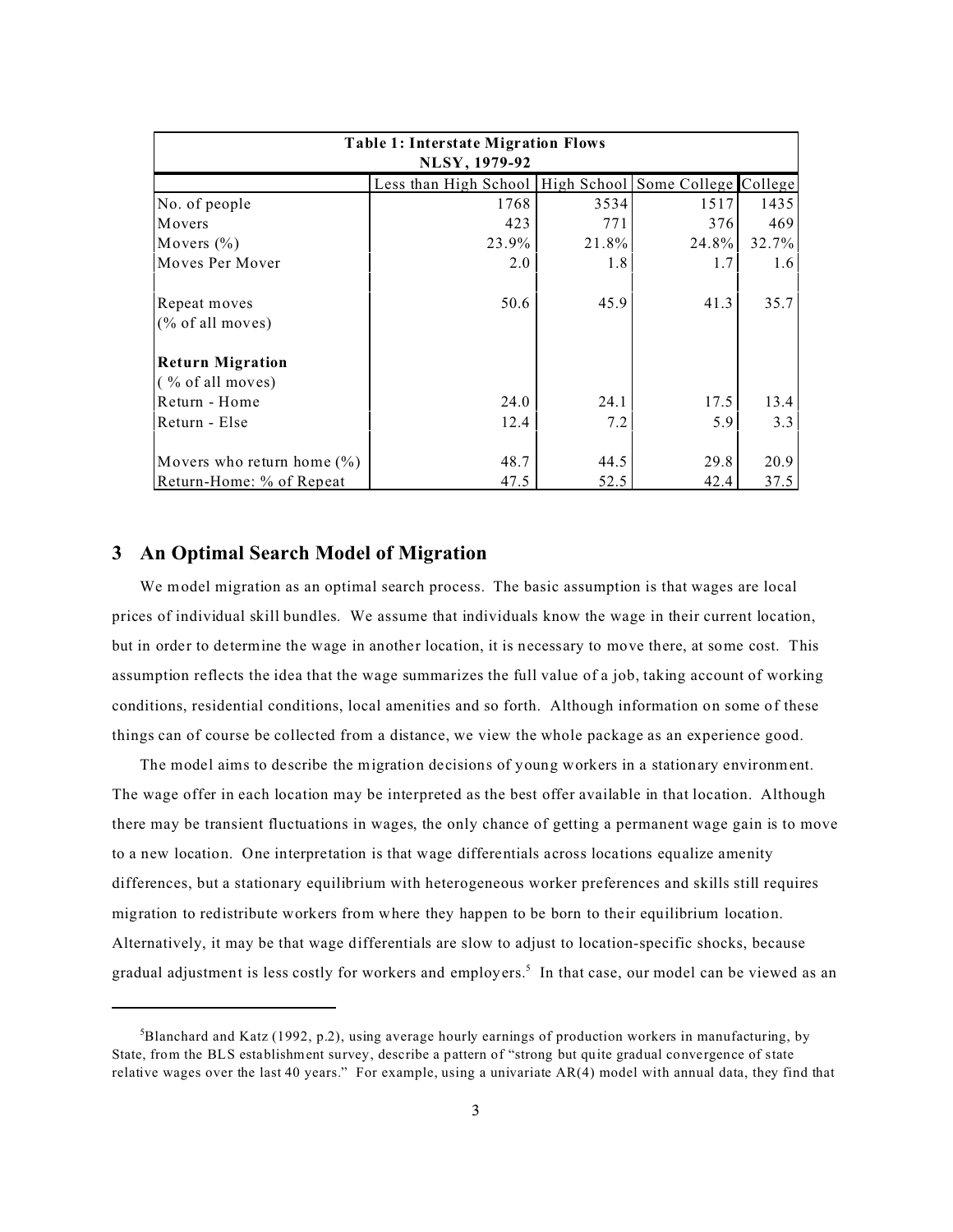approximation in which workers take current wage levels as a rough estimate of the wages they will face for the foreseeable future. In any case, the model is intended to describe the partial equilibrium response of labor supply to wage differences across locations; from the worker's point of view the source of these differences is immaterial, provided that the differences are permanent. A complete equilibrium analysis would of course be much more difficult, but our model can be viewed as a building-block toward such an analysis.

Suppose there are J locations, and individual i's income  $y_{ij}$  in location j is a random variable with a known distribution. Migration decisions are made so as to maximize the expected discounted value of lifetime utility. In general, the level of assets is an important state variable for this problem, but we focus on a special case in which assets do not affect migration decisions: we assume that the marginal utility of income is constant, and that individuals can borrow and lend without restriction at a given interest rate. Then expected utility maximization reduces to maximization of expected lifetime income, net of moving costs, with the understanding that the value of amenities is included in income, and that both amenity values and moving costs are measured in consumption units. This is a natural benchmark model, although of course it imposes strong assumptions.

There is little hope of solving this expected income maximization problem analytically. In particular, the Gittins index solution of the multiarmed bandit problem cannot be applied because there is a cost of moving.<sup>6</sup> But by using a discrete approximation of the wage distribution in each location, we can compute the value function and the optimal decision rule by standard dynamic programming methods, following Rust (1994).

#### **3.1 The Value Function**

Let x be the state vector (which includes current location and age). The utility flow for someone who chooses location j is specified as  $u(x,j) + \zeta_j$ , where  $\zeta_j$  is a preference shock that is assumed to be iid across locations and across periods and independent of the state vector. Let  $p(x'|x,j)$  be the transition probability from state x to state  $x'$ , if location j is chosen. The decision problem can be written in recursive form as

$$
V(x,\zeta) = \max_{j} \left[ v(x,j) + \zeta_j \right]
$$

the half-life of a unit shock to the relative wage is more than 10 years. Similar findings were reported by Barro and Sala-i-Martin (1991) and by Topel (1986).

<sup>&</sup>lt;sup>6</sup>See Banks and Sundaram (1994) for an analysis of the Gittins index in the presence of moving costs.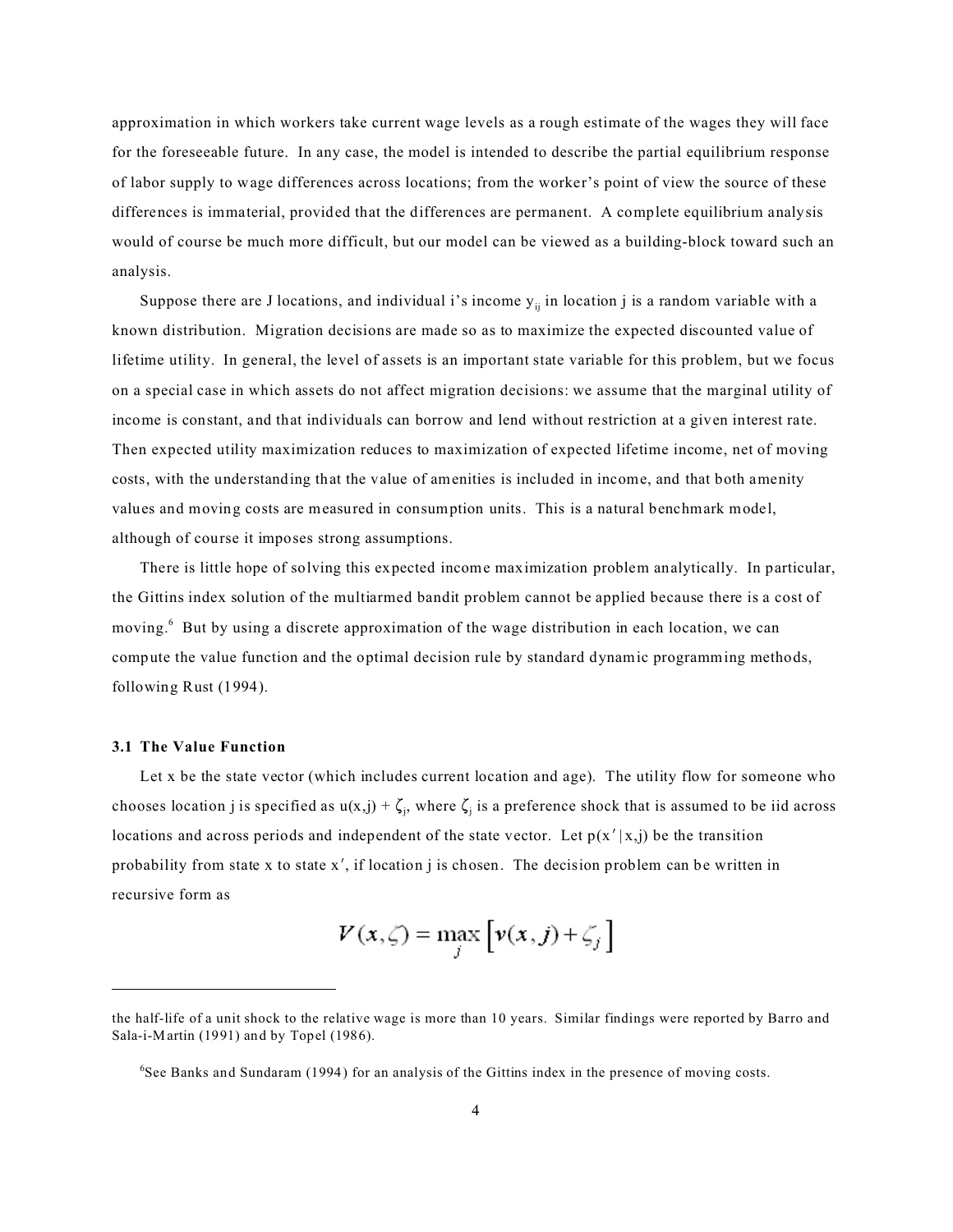where

$$
v(x, j) = u(x, j) + \beta \sum_{x'} p(x'|x, j)\overline{v}(x')
$$

and

$$
v(x) = E_{\zeta} V(x, \zeta)
$$

and where  $E_{\zeta}$  denotes the expectation with respect to the preference shocks. We assume that the preference shocks are drawn from the Type I extreme value distribution. In this case, using arguments due to McFadden (1973) and Rust (1987), we have

$$
\exp(\overline{\nu}(x)) = \sum_{k=1}^{J} \exp(\nu(x, k))
$$

Let  $\rho(j,x)$  be the probability of choosing location j, when the state is x. Then

$$
\rho(x,j) = \exp[\nu(x,j) - \overline{\nu}(x)] \tag{3}
$$

We compute V by value function iteration. Since we treat age as a state variable, it is convenient to use  $V = 0$  as the initial estimate, so that each iteration yields the value function for a person who is a year younger than the person whose value function was obtained in the previous iteration.

## **4 Empirical Implementation**

A serious limitation of the discrete dynamic programming method is that the number of states is typically large, even if the decision problem is relatively simple. Our model, with J locations and n points of support for the wage distribution, has  $J(n+1)^J$  states, for each person, at each age. Ideally, locations would be defined as local labor markets. The smallest geographical unit identified in the NLSY is a county, but we obviously cannot let J be the number of counties, since there are over 3,100 counties in the U.S. Indeed, even if J is the number of States, the model is numerically infeasible, but by restricting the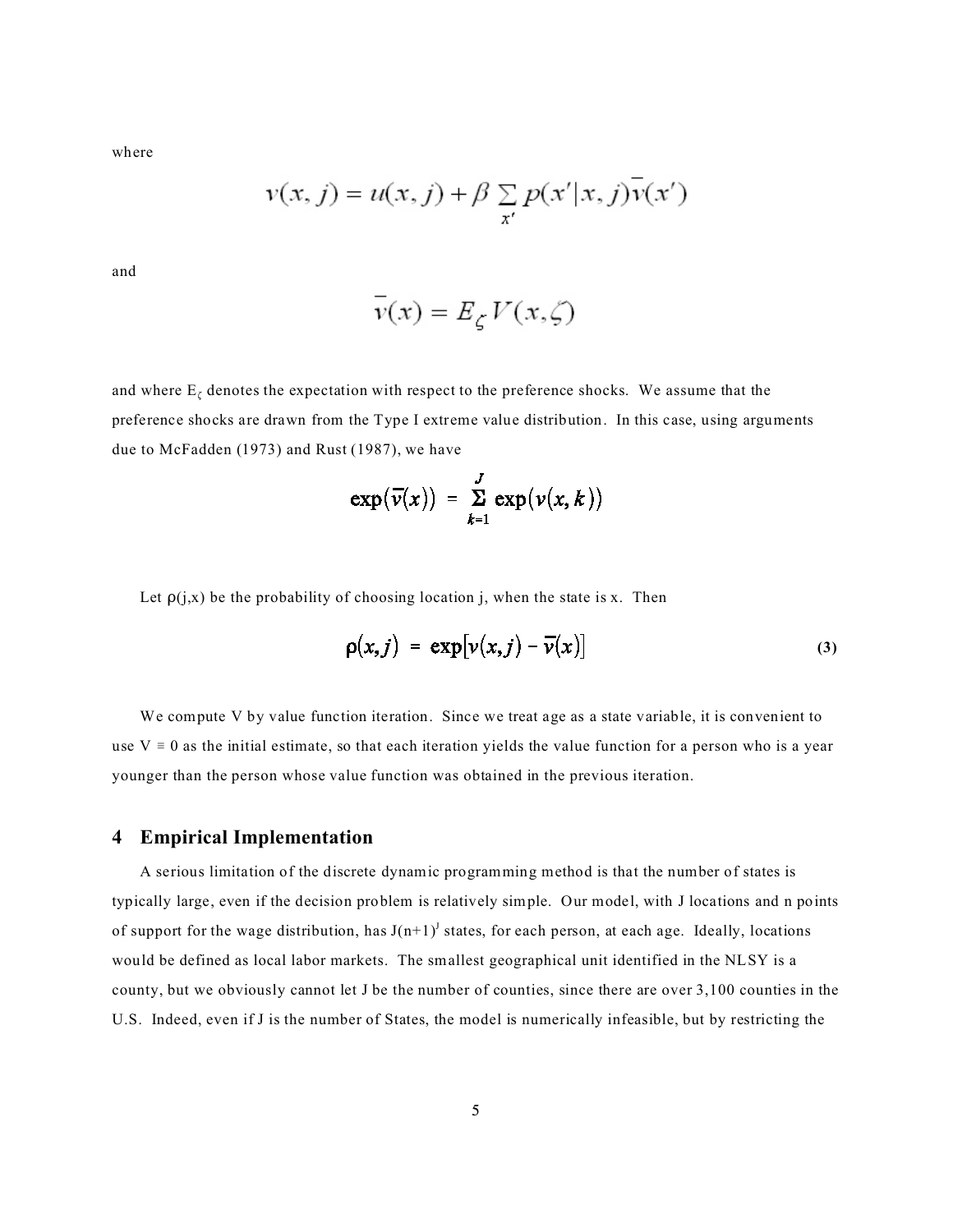information available to each individual an approximate version of the model can be estimated; this is explained below.

#### **4.1 A Limited History Approximation**

When the number of locations is moderately large, the model becomes infeasible.<sup>7</sup> To deal with this problem it seems natural in our context to use an approximation that takes advantage of the timing of migration decisions. We have assumed that information on the value of human capital in alternative locations is permanent, and so if a location has been visited previously, the wage in that location is known, no matter how much time has passed. This means that the number of possible states increases geometrically with the number of locations. In practice, however, the number of people seen in many distinct locations is small. Thus by restricting the information set to include only wages seen in recent locations, it is possible to drastically shrink the state space while retaining most of the information actually seen in the data. Specifically, we suppose that the number of wage observations cannot exceed M, with  $M < J$ , so that it is not possible to be fully informed about wages at all locations. Then if the wage distribution in each of J locations has n points of support, the number of states is  $(Jn)^M$ , since this is the number of possible M-period histories describing the locations visited most recently, and the wages found there. For example, if J is 51 and n is 3 and M is 2, the number of states is 23,409, which is manageable.

This approximation reduces the number of states in the most obvious way: we simply delete most of them.<sup>8</sup> Someone who has "too much" wage information in the big state space is reassigned to a lessinformed state. Individuals make the same calculations as before when deciding what to do next, and the econometrician uses the same procedure to recover the parameters governing the individual's decisions. There is just a shorter list of states, so people with different histories may be in different states in the big model, but they are considered to be in the same state in the reduced model. In particular, people who have the same recent history are in the same state, even if their previous histories were different (and people who have different wage information now may have the same information following a move).

 $<sup>7</sup>$ And it will remain so: for example, if a location is a State, and the wage distribution has 3 support points, then</sup> the number of dynamic programming states is 258,600,722,446,558,797,905,327,453,896,704.

 ${}^{8}$ Note that it is not enough to keep track of the best wage found so far: the preference shocks may favor a location that has previously been discarded, and it is necessary to know the wage at that location in order to decide whether to go back there (even if it is known that there is a higher wage at another location).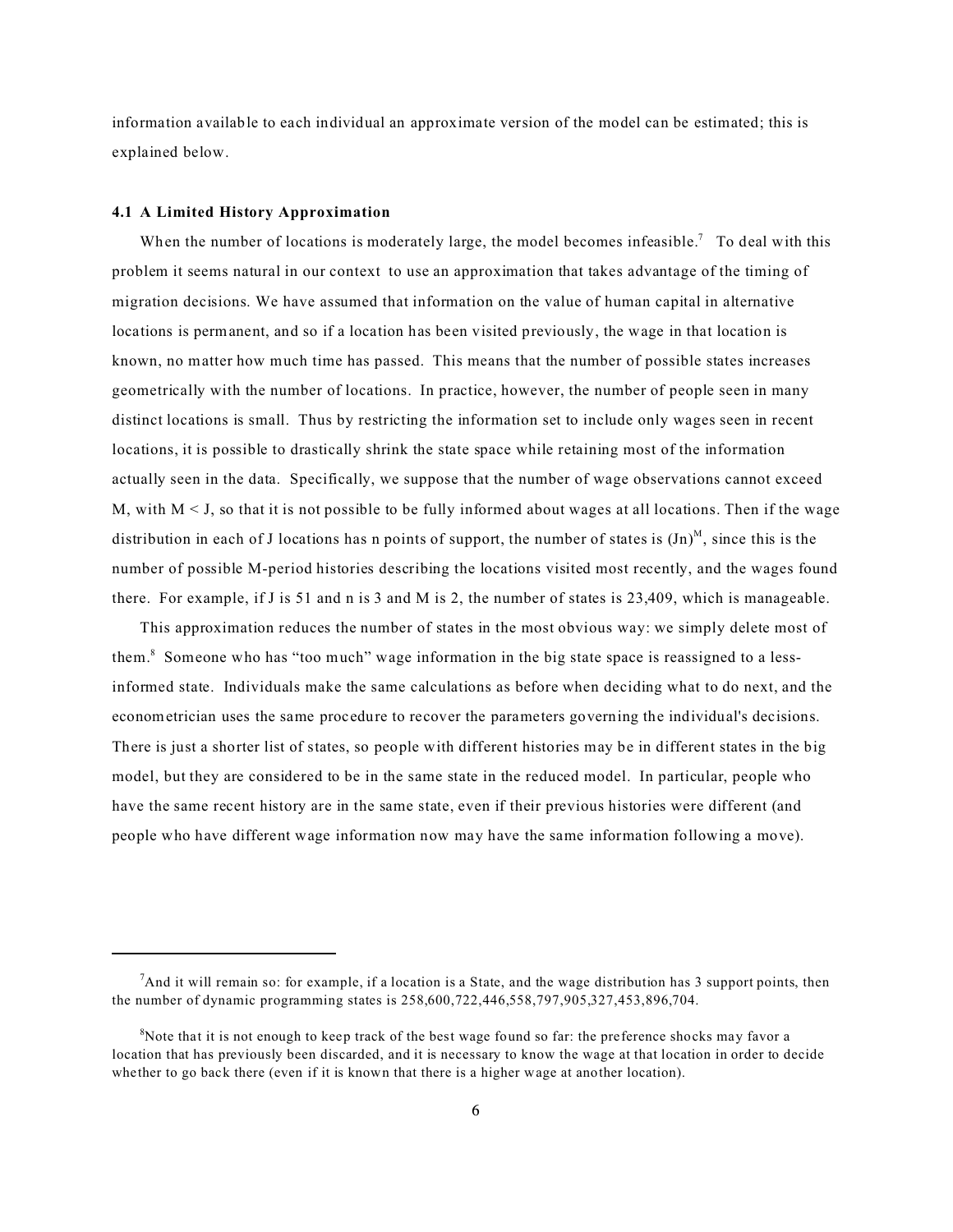#### **4.2 State Variables and Flow Payoffs**

Let  $\ell = (\ell^0, \ell^1, \ldots, \ell^{M-1})$  be an M-vector containing the sequence of recent locations (beginning with the current location), and let  $\omega$  be the corresponding sequence containing recent wage information. The state vector x consists of  $\ell$ ,  $\omega$  and age.

The flow payoff for someone whose "home" location is h is specified as.

$$
\tilde{u}_h(x,j) = u_h(x,j) + \zeta_j
$$
  

$$
u_h(x,j) = \alpha_0 y(\ell^0, \omega^0) + \sum_{k=1}^K \alpha_k Y_k(\ell^0) + \kappa \chi_{\{\ell^0 = h\}} - \Delta_\tau(x,j)
$$

Here  $\omega^0$  indexes the support points of the wage distribution, and y( $l^0,\omega^0$ ) is the relevant point in the current location. Wage income is augmented by the nonpecuniary variables  $Y_k(\ell^0)$ , representing amenity values. The parameter  $\kappa$  is a premium that allows each individual to have a preference for their native location  $(\chi_A)$  is used as an indicator meaning that A is true).

The cost of moving from  $\ell^0$  to j is represented by  $\Delta(x,j)$ . This is specified as

$$
\Delta_{\tau}(x,j) = (\gamma_0(\tau) + \gamma_1 D(\ell^0,j) - \gamma_2 \chi(j=\ell^1) + \gamma_3 a - \gamma_4 n_j) \chi(j \neq \ell^0)
$$

The first two terms in parentheses specify the moving cost as an affine function of the distance  $D(\ell^0, j)$ from  $\ell^0$  to j. We allow for unobserved heterogeneity in the fixed cost of moving: there are several types, indexed by  $\tau$ , with differing values of the fixed cost  $\gamma_0$ . In particular, we allow the possibility that there is a "stayer" type, meaning that there are people who regard the cost of moving as prohibitive, in all states. The next term allows for the possibility that it is cheaper to move to a previous location, relative to moving to a new location. The cost of moving is also allowed to depend on age, a. The last term allows for the possibility that it is cheaper to move to a large location, as measured by population size  $n_j$ . It has long been recognized that location size matters in migration models (see e.g. Schultz [1982]). California and Wyoming cannot reasonably be regarded as just two alternative places, to be treated symmetrically as origin and destination locations. To take one example, a person who moves to be close to a friend or relative is more likely to have friends or relatives in California than in Wyoming. One way to model this in our framework is to allow for more than one draw from the distribution of preference shocks in each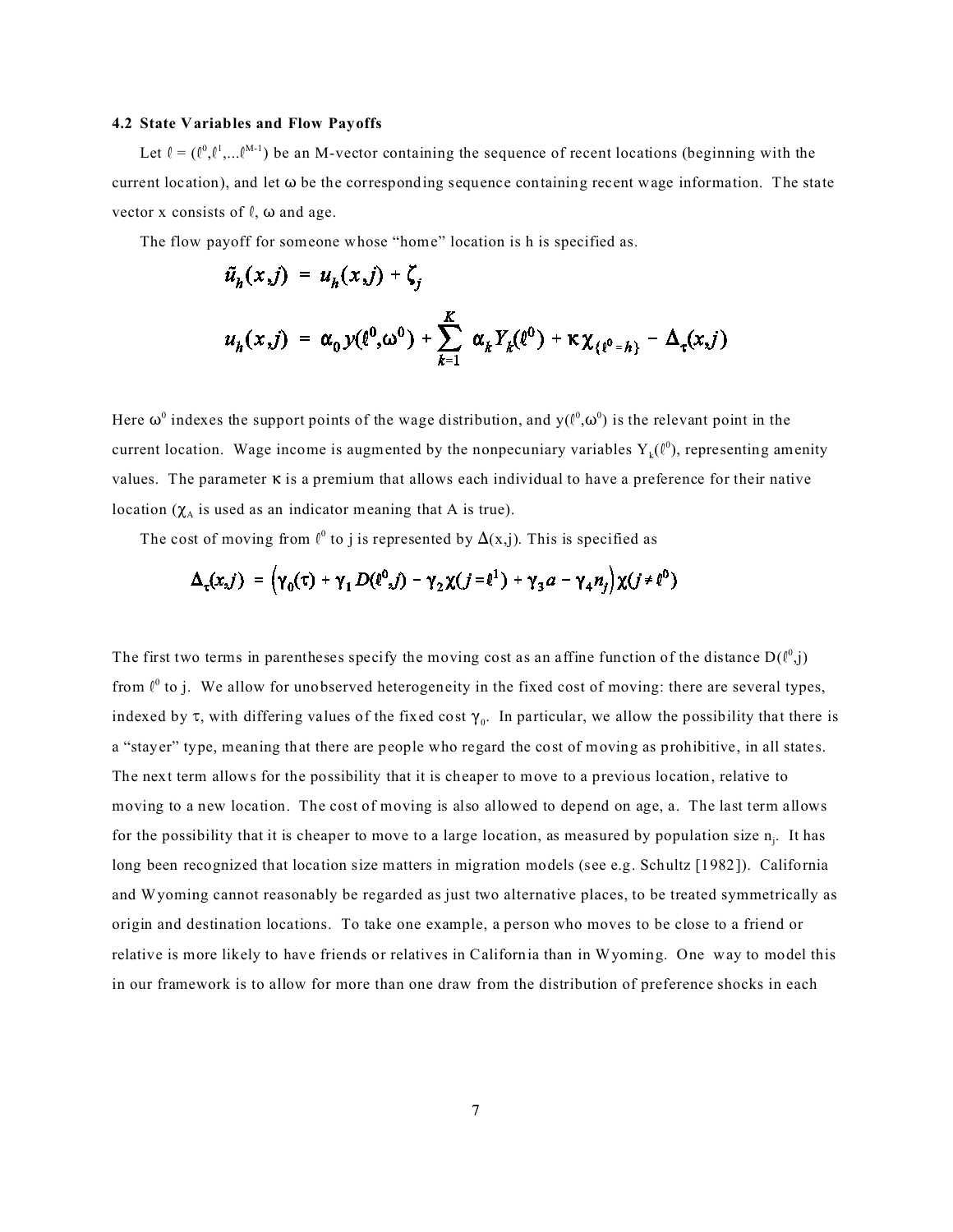location.<sup>9</sup> Alternatively, location size may affect moving costs – for example, friends or relatives might help reduce the cost of the move. In practice, both versions give similar results.

The transition probabilities are as follows

$$
p(x'|x,j) = \begin{cases} 1 & \text{if } j = \ell^0, \ell' = \ell, \omega' = \omega, \, a' = a+1 \\ 1 & \text{if } j = \ell^1, \ell' = (\ell^1, \ell^0), \, \omega' = (\omega^1, \omega^0), \, a' = a+1 \\ \frac{1}{n} & \text{if } j \notin \{\ell^0, \ell^1\}, \, \ell' = (j, \ell^0), \, \omega' = (s, \omega^0), \, s = 1, 2, \dots, n, \, a' = a+1 \\ 0 & \text{otherwise} \end{cases}
$$

This covers several cases. First, if no migration occurs this period, then  $\ell$  and  $\omega$  are unchanged. Next, following a move to a previous location,  $(l',\omega')$  is obtained from  $(l,\omega)$  by interchanging the current and previous locations. Finally, following a move to a new location, the current location becomes the previous location, and the location match component is drawn randomly from a distribution with n points of support. In all cases, age is incremented by one period.

## **4.3 Data**

Our primary data source is the NLSY79; we also use data from the 1990 Census. In order to obtain a relatively homogeneous sample, we consider only white high-school graduates with no college education, using only the years after schooling is completed.<sup>10</sup> The sample includes only people who had completed

$$
\rho(x,j) = \frac{\zeta_j}{J}; \quad \zeta_k = (1 + \psi n_k) \exp[v_k(\ell,\omega)]
$$
  

$$
\sum_{k=1}^{N} \zeta_k
$$

Here  $n_j$  is the population in location j, and  $\psi$  can be interpreted as the number of additional draws per person.

 $10$ Attrition in panel data is an obvious problem for migration studies, and one reason for using NLSY data is that it minimizes this problem. Reagan and Olsen (2000, p. 339) report that "Attrition rates in the NLSY79 are relatively low ...The primary reason for attrition are death and refusal to continue participating in the project, not the inability to locate respondents at home or abroad." Ham, Li and Reagan (2001), use NLSY data to compare wages following

<sup>9</sup> Suppose that the number of draws per location is an affine function of the number of people already in that location, and that migration decisions are controlled by the maximal draw for each location. This leads to the following modification of the logit function describing choice probabilities: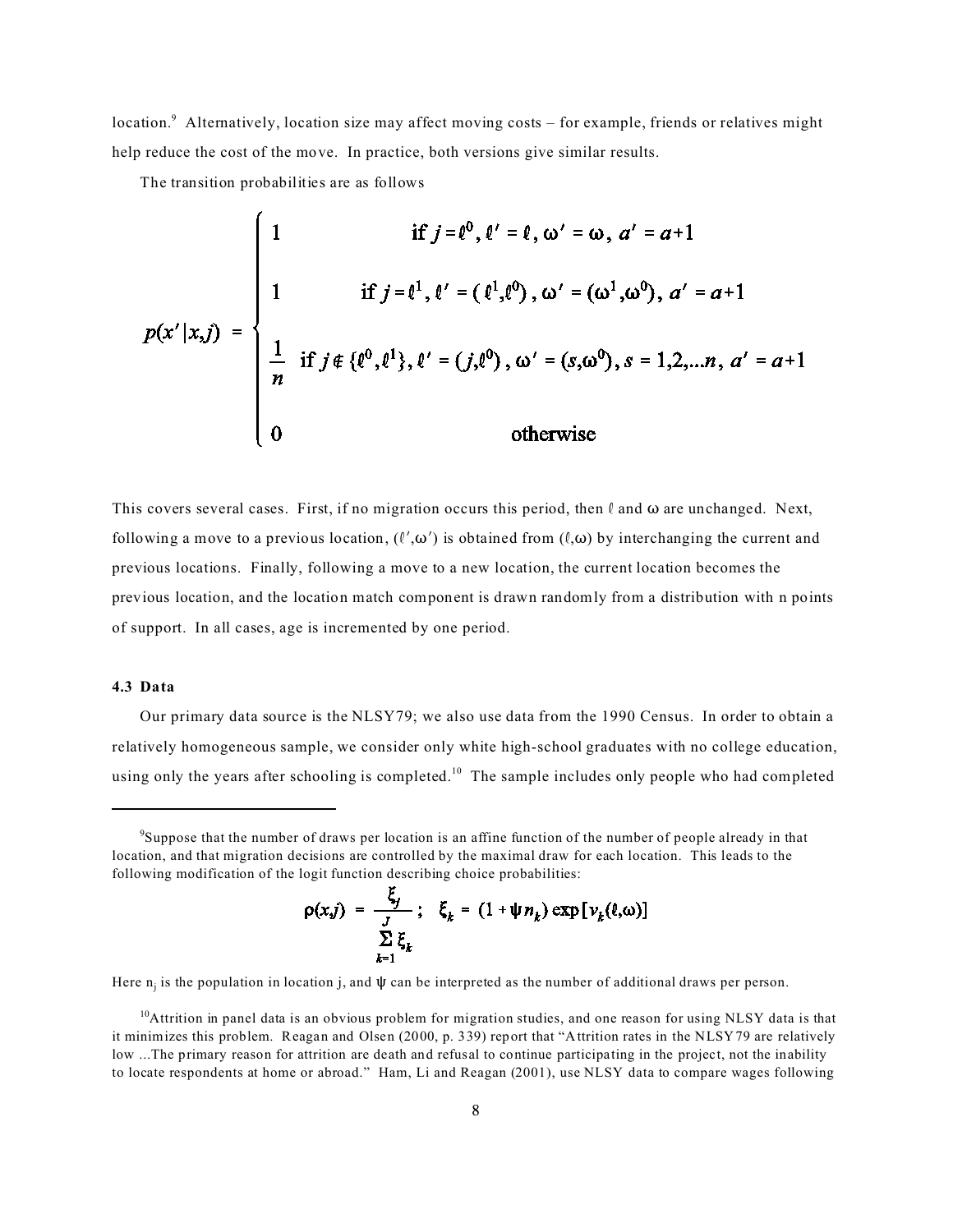high school by age 20, and who did not attend college. We exclude those who ever served in the military. We follow each person from age 20 to the 1992 interview, or to the first missing interview. The final sample includes 665 people, and 5767 person-years.

### **4.4 Wages**

The wage of individual i in location j at age a is specified as

$$
w_{ij}(a) = X_i \beta + \phi(a) + \mu_j + v_{ij} + \eta_i + \varepsilon_{ij}(a)
$$

where  $X_i \beta$  represents the effect of observed individual characteristics,  $\mu_j$  is the mean wage in location j,  $\nu$ is a permanent location match effect,  $\phi$ (a) describes the age-earnings profile,  $\eta$  is an individual effect that is fixed across locations, and  $\varepsilon$  is a transient effect. We assume that  $\eta$ ,  $\nu$  and  $\varepsilon$  are independent, and identically distributed (across individuals and locations).

The incentive to migrate, for individual i, is governed by the difference between the quality of the match in the current location, measured by  $\mu_i + \nu_{ii}$  and the prospect of obtaining a better match in another location, say k, which is measured by  $\mu_k + v_{ik}$  (since the other components are added to the wage in the same way no matter what decisions are made). The individual knows the realization of the match quality in the current location, and in the previous location (if there is one), but the prospects in other locations are random. Migration decisions are made by comparing the expected continuation value of staying, given the current match quality, with the expected continuation values associated with moving.

It is straightforward to estimate age effects and mean wages by State; since migrants are of course older following a move than they were before, it is particularly important to adjust wages for age, so as not to attribute to migration the earnings growth due to age. It is more difficult to separate the location match component from the other wage components. One problem is that even if the mean of  $v_{ii}$  across individuals is zero in all locations, the realizations of  $\nu$  found in measured wages reflect selection effects due to migration decisions. Allowing for selection effects would be difficult, and migration rates are low enough to suggest that the required effort might not be worthwhile. Another problem is that we cannot separate  $\nu$  and  $\varepsilon$  using Census data, and there are not enough observations in the NLSY to get reliable estimates of wage distributions for each State.

migration with (counterfactual) estimates of what the wage would have been if migration had not occurred, but they do not analyze the migration decision itself.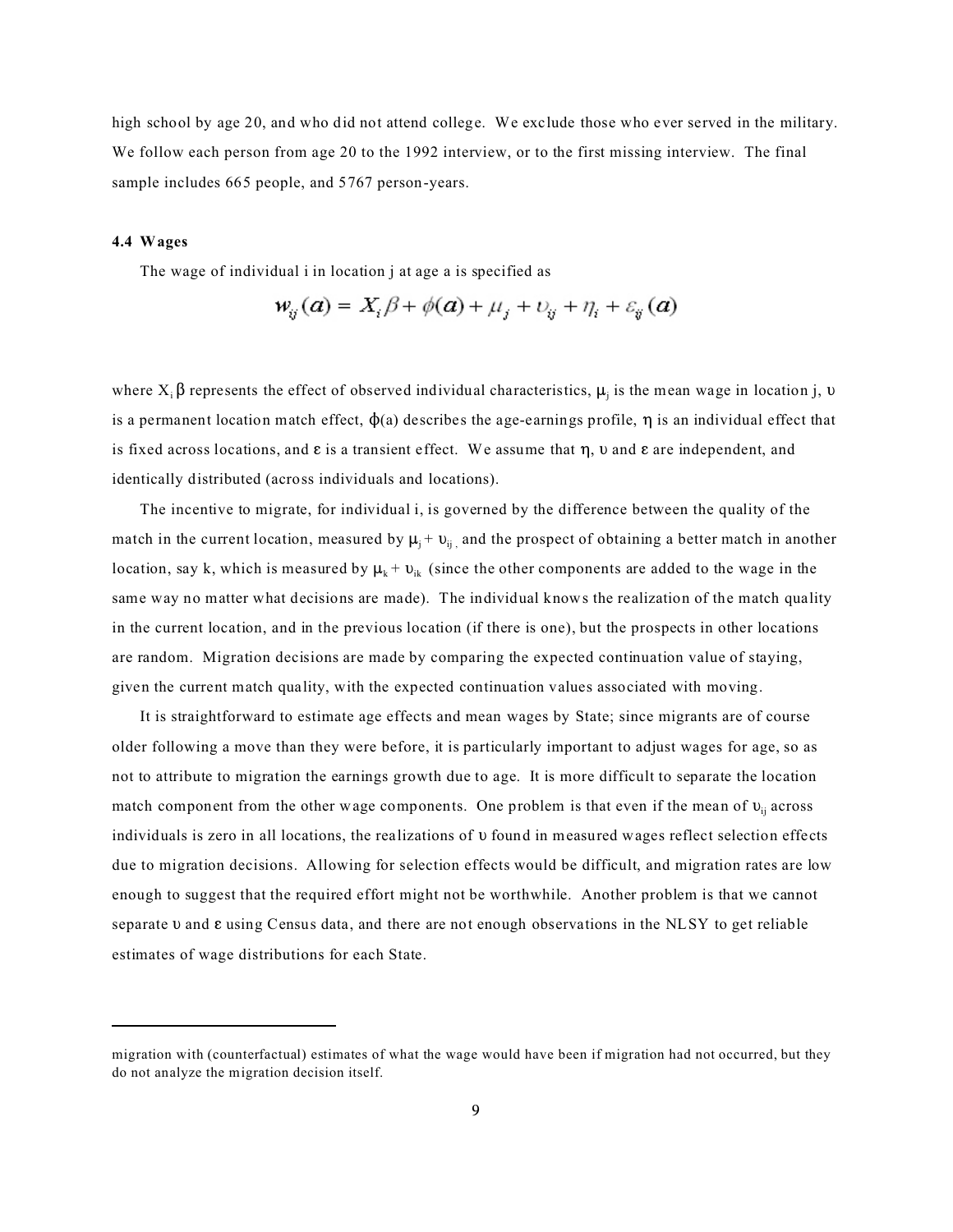Using 1990 Census data, we estimate State mean wages  $(\mu_j)$  and the age-earnings profile  $(\phi)$  by regressing annual earnings on a full set of State and age dummy variables.<sup>11</sup> This yields a set of predicted wages, for each location and age. Using the NLSY data, we regress deviations from this prediction on AFQT scores.<sup>12</sup> Taking the residuals from this regression (and ignoring sampling error), we have a set of individual wage histories, with observable effects removed:

$$
y_{\dot{x}} = w_{\dot{x}} - X_i \beta - \phi(a_{\dot{x}}) - \mu_{j(\dot{x})}
$$

$$
= \eta_i + \nu_{\ddot{y}_{\dot{x}}} + \varepsilon_t
$$

where  $a_{it}$  is i's age at date t, and  $j_{it}$  is the location at date t.

The next step is to extract estimates of the match components from these wage histories. This is a simple signal extraction problem. We first generate estimates of the variances of the three components, and then compute the distribution of the location match effects, conditional on the observed wage histories.

### *Estimation of the Variances*

For each individual history  $(y_i)$ , we classify the elements of the cross-products matrix  $y_i y_i$ , as follows: (1) diagonal elements, (2) off-diagonal elements that refer to covariances in the same location and (3) offdiagonal elements that refer to covariances in different locations. Let  $A_1$ ,  $A_2$  and  $A_3$  denote the sample averages of these cross-products (where the average is taken over the entire unbalanced panel). Then

$$
E(A_1) = \sigma_{\eta}^2 + \sigma_{\nu}^2 + \sigma_{\varepsilon}^2
$$

$$
E(A_2) = \sigma_{\eta}^2 + \sigma_{\nu}^2
$$

$$
E(A_3) = \sigma_{\eta}^2
$$

Solving these three equations for the three variances yields the following results (in 2004 dollars):

 $<sup>11</sup>[explain details of Census wage measurements]$ </sup>

 $<sup>12</sup>$ [more details. explain afqt, mention importance in previous wage function estimates; linear age effect</sup> included, just in case there is a difference between Census and NLSY age profiles (there isn't)].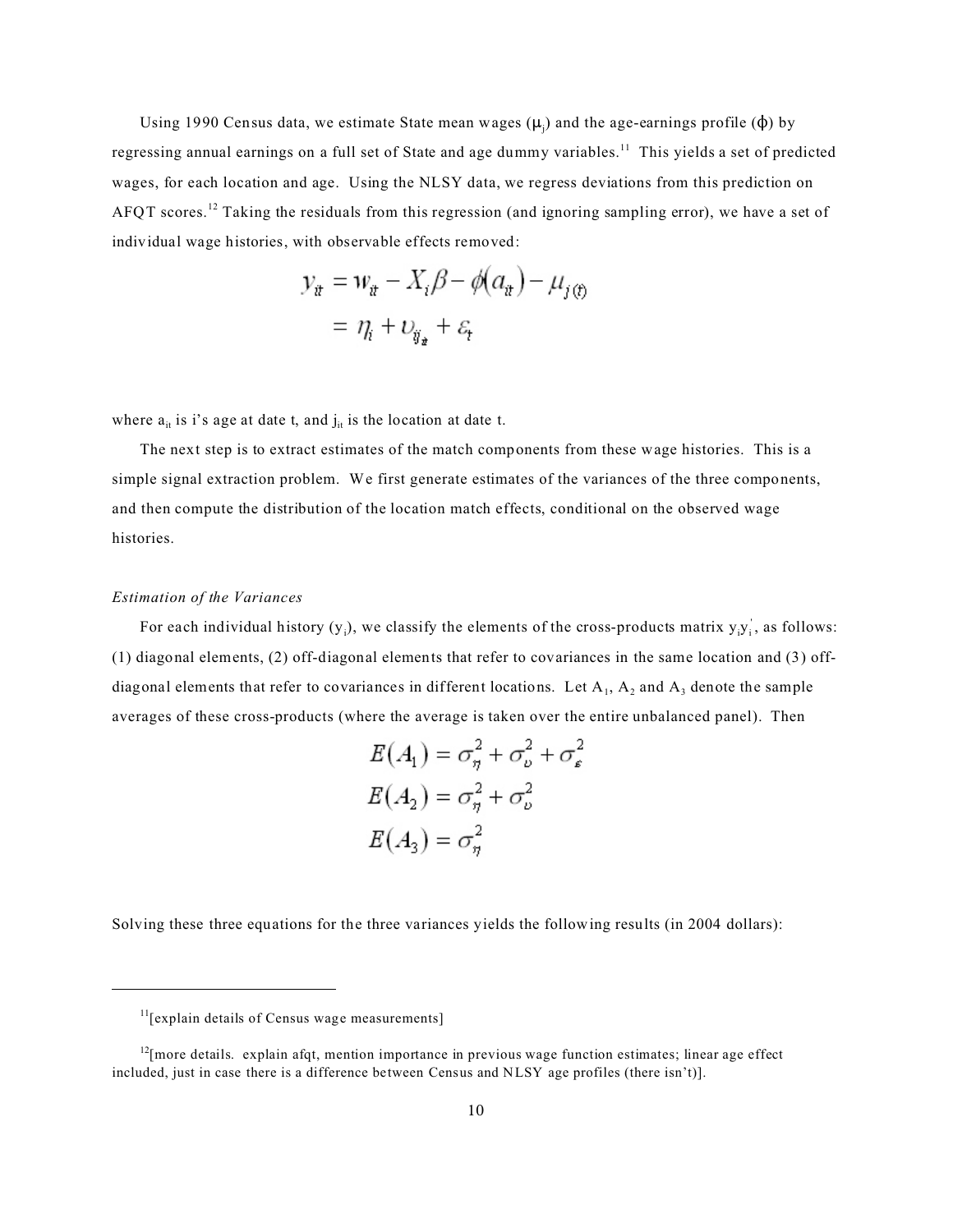$$
\hat{\sigma}_{\eta} = \$11,181
$$

$$
\hat{\sigma}_{\nu} = \$7,161
$$

$$
\hat{\sigma}_{s} = \$11,707
$$

$$
\hat{\sigma}_{\nu} = \$17,702
$$

These magnitudes are in line with previous research indicating that the transient earnings component is responsible for about one-third of the variance of earnings.<sup>13</sup>

## *The Signal-Extraction Problem*

Consider an individual who is seen in locations  $1, 2, \ldots, m_i$ , and let  $T_{ij}$  denote the number of periods in location j. If  $y_{ij}$  is the average wage residual in location j, then the estimated fixed effect is given by the following signal-extraction formula (which is derived in Appendix A):

$$
\hat{\eta}_i = \alpha_i \left( \frac{y_{i1}}{V_{i1}} + \frac{y_{i2}}{V_{i2}} + \dots + \frac{y_{im_i}}{V_{im_i}} \right)
$$

where  $V_{ii}$  is the (estimated) variance of the average wage in location j:

$$
V_{ij} = \sigma_{\nu}^2 + \frac{\sigma_{\varepsilon}^2}{T_{ij}}
$$

and where  $\alpha$ <sub>i</sub> is given by

$$
\frac{1}{\alpha_i} = \frac{1}{\sigma_{\eta}^2} + \frac{1}{V_{i1}} + \frac{1}{V_{i2}} + \dots + \frac{1}{V_{i m_i}}
$$

Given the wage history, the conditional distribution of the match component in location j is normal, with the following mean and variance:

<sup>&</sup>lt;sup>13</sup>See Gottschalk and Moffitt (1994) and Katz and Autor (1999).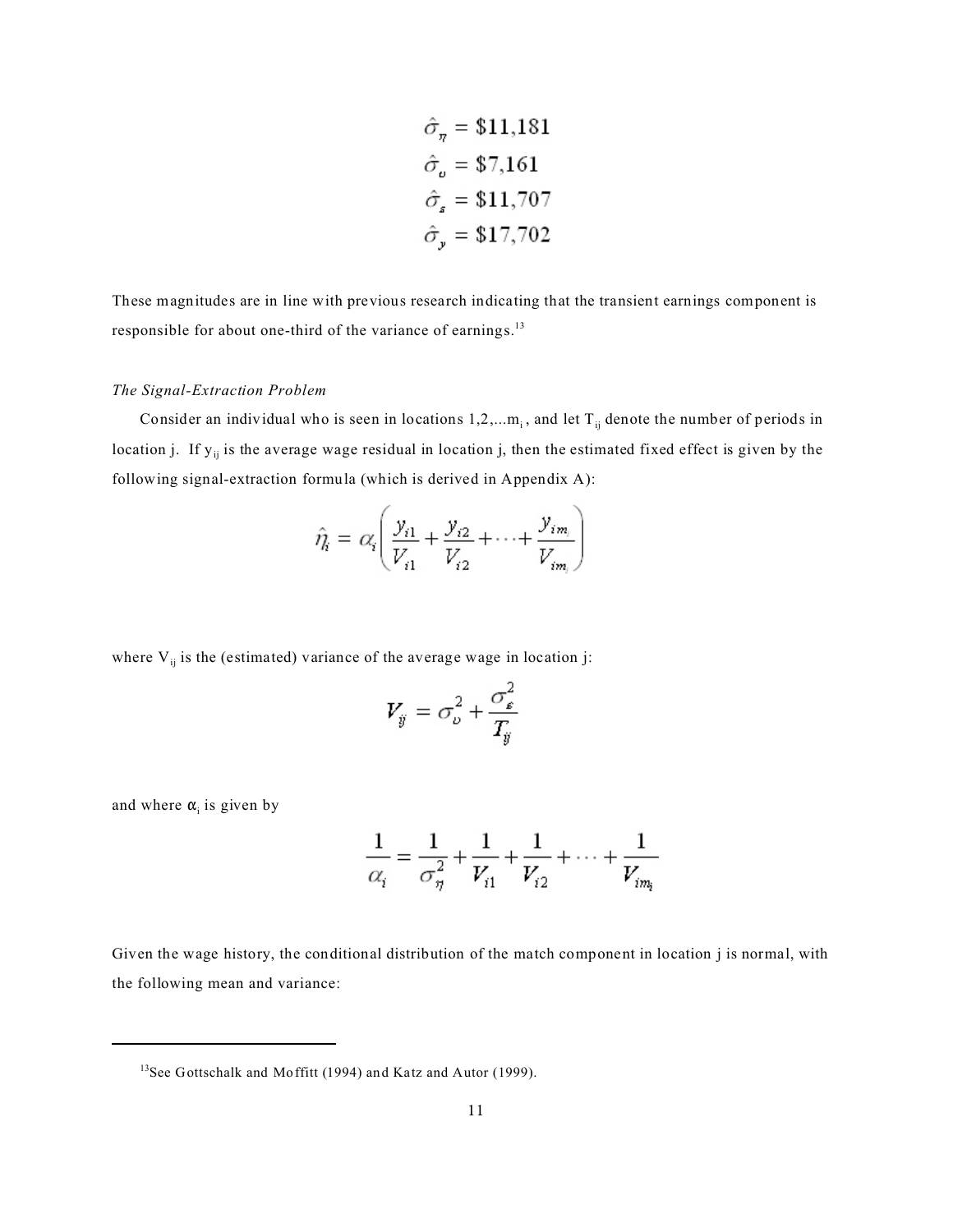$$
E(v_{ij}|\{w_i\}) = \lambda_{ij}(y_{ij} - \hat{\eta}_i)
$$

$$
Var(v_{ij}|\{w_i\}) = \lambda_{ij}\frac{\sigma_{\varepsilon}^2}{T_{ij}} + \lambda_{ij}^2 \alpha_i
$$

where

$$
\lambda_{ij} = \frac{\sigma_{\nu}^2}{V_{ij}}
$$

*Discrete Approximation of the Distribution of Location Match Effects*

We approximate the decision problem by using a discrete distribution with n support points to represent the distribution of the location match component, and computing continuation values at these support points. This approximation works at two levels. First, we need to approximate the distribution from which the match components are drawn, in each location. Second, in order to compute the likelihood for individual i in location j, we need to approximate the conditional distribution of  $v_{ij}$ , given the wage history.

The optimal approximation for both of these problems is given in Kennan (2004). The solution is as follows. The wage prospects associated with a move to State k are represented by an n-point distribution with equally weighted support points  $a_k(r) = \beta_k + \theta(q_r)$ ,  $1 \le r \le n$ , where  $\hat{\mu}_j$  is the estimated State effect, and  $\hat{\upsilon}(\mathbf{q}_{\mathrm{r}})$  is the  $\mathbf{q}_{\mathrm{r}}$  quantile of the distribution of  $\upsilon$ , with

$$
q_r = \frac{2r-1}{2n}
$$

for  $1 \le r \le n$ . For example, with  $n = 3$ , the distribution of  $\mu_j + \nu_{ij}$  in each State is approximated by a distribution that puts mass 1/3 on  $\mu_j$  (which is the median of the distribution of  $\mu_j + \nu_{ij}$ ), with mass 1/3 on  $\mu_j \pm \sigma_{\nu} \Phi^{-1}(1/6)$ , where  $\Phi$  is the standard normal distribution function.

Let F<sub>ij</sub> be the conditional distribution function of  $\mu_j + \nu_{ij}$ , given the wage history for individual i. The best approximation  $\hat{F}_{ij}$  for this distribution, using the fixed support points  $\{a_j(r)\}_{r=1}^n$ , is given by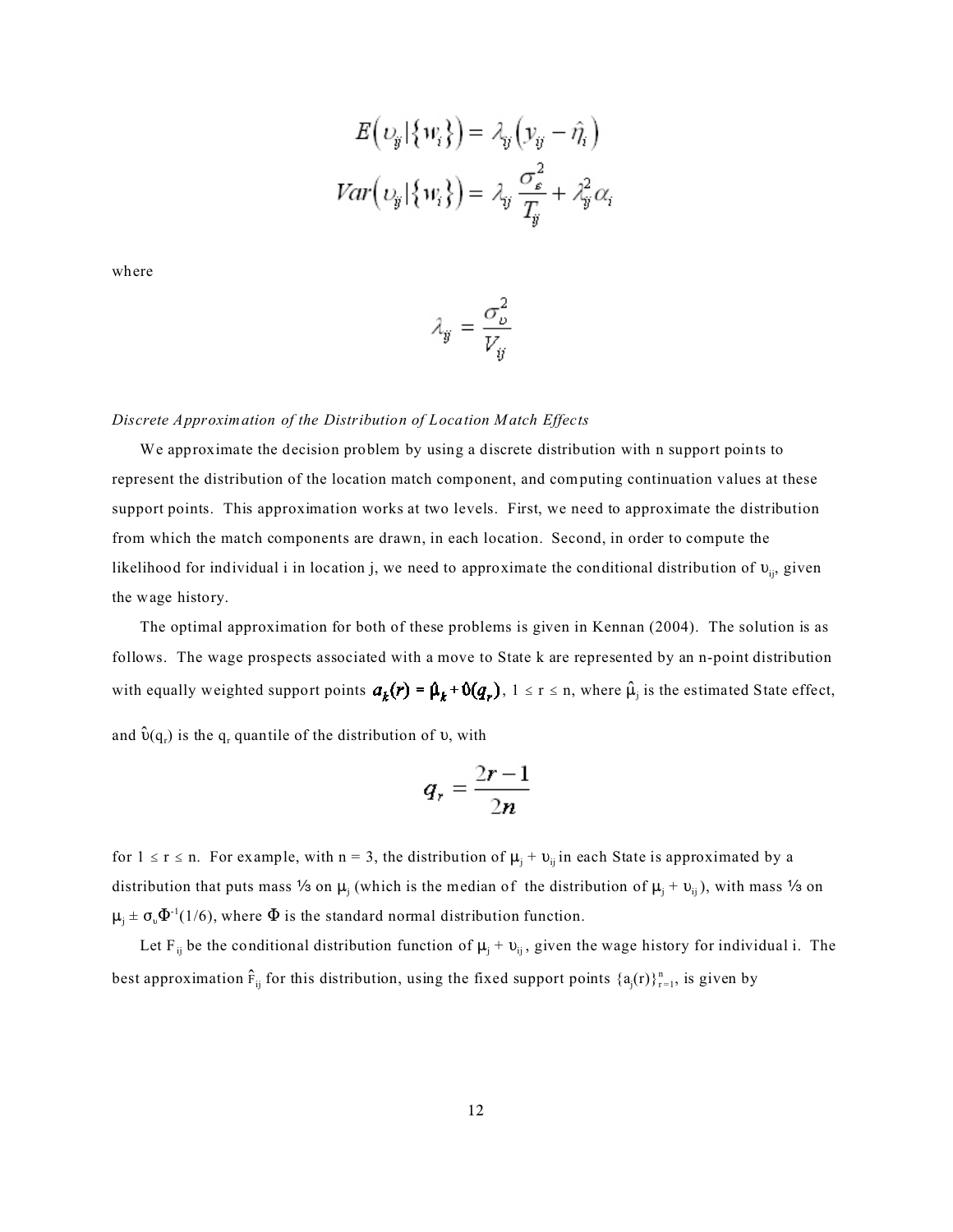$$
\hat{F}_{ij}\left(\boldsymbol{a}_j\left(\boldsymbol{r}\right)\right)=\frac{F_{ij}\left(\boldsymbol{a}_j\left(\boldsymbol{r}\right)\right)+F_{ij}\left(\boldsymbol{a}_j\left(\boldsymbol{r}+\boldsymbol{1}\right)\right)}{2}
$$

for  $1 \le r \le n-1$ , with  $\hat{F}_{ij}(a_j(n)) = 1$ . Thus the same support points are the same for all individuals, but the weights on these points depend on the observed wage histories.

### **4.5 The Likelihood Function**

The signal extraction procedure assigns probabilities to each support point of the wage distribution in each location j that is visited by individual i. These probabilities are used to construct the likelihood of the observed history for individual i, which is a mixture over heterogeneous types. Let  $L_{i\tau}$  be the likelihood of the history for an individual i, of type  $\tau$ , and let  $p_{\tau}$  be the probability of type  $\tau$ . Then the loglikelihood is

$$
L = \sum_{i=1}^{N} \log \left( \sum_{\tau=1}^{K} p_{\tau} L_{i\tau} \right)
$$

Let  $\theta_{\tau}$  be the parameter vector, for someone of type  $\tau$ . The components of the value function can be written more explicitly as

$$
v_h(x, j, \theta_\tau) = u_h(x, j, \theta_\tau) + \beta \Sigma_{x'} p(x' | x, j) \overline{v}_h(x', \theta_\tau)
$$

$$
\overline{v}_h(x, \theta_\tau) = E_\zeta \max_j \left[ v_h(x, j, \theta_\tau) + \zeta_j \right]
$$

Then the choice probabilities are

$$
\rho_h(x, j, \theta_\tau) = \exp(v_h(x, j, \theta_\tau) - \overline{v_h}(x, \theta_\tau))
$$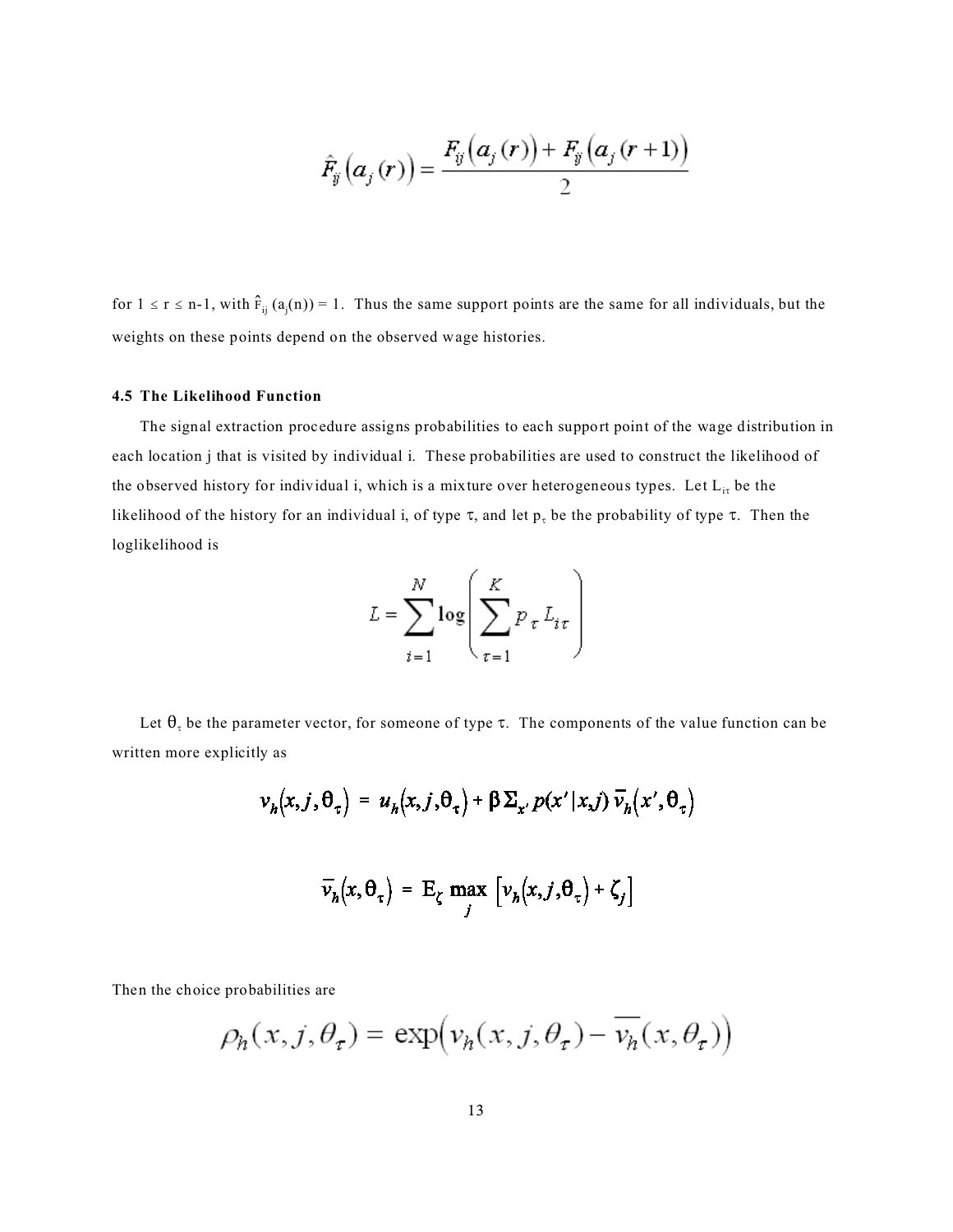The likelihood of an individual history, for a person of type  $\tau$ , is

$$
L_{i_{\tau}} = \sum_{s} q(i, s) \left( \prod_{i=1}^{n} \rho_{i}(x_{i}(t, s), j_{i}(t), \theta_{\tau}) \right)
$$

Here s is the profile of wage draws for individual i, and  $q(i,s)$  is the probability associated with this profile. In the case of someone who never moves, the sum has n terms (where n is the number of support points of the wage distribution). More generally, in the case of someone who visits m locations, the sum has  $n^m$  terms.

#### **4.6 Computation**

Since the parameters are embedded in the value function, computation of the gradient and hessian of the loglikelihood function is not a simple matter (although in principle these derivatives can be computed in a straightforward way using the same iterative procedure that computes the value function itself). We maximize the likelihood using an "amoeba" algorithm that implements the downhill simplex method of Nelder and Mead. This method does not use derivatives, and it seems appropriate for problems such as this in which there is no reason to expect that the loglikelihood function is concave. The method works well for our model; in particular, it is robust to large changes in the starting values of the parameters. On the other hand, the method is slow, and in practice Newton's method works equally well (given reasonable starting values), and much more quickly.<sup>14</sup>

## **5 Empirical Results**

We condition on the estimated earnings distributions for each State and maximize the partial likelihood to obtain estimates of the behavioral parameters. We set  $\beta = .95$ , T = 40, and M = 2. We show below that our main results are not very sensitive to these parameter settings.

Our basic results are shown in Table 2. We find that differences in expected income are a significant determinant of migration decisions for this population. There are 5,767 person-years in the data, with 213 interstate moves. This is an annual migration rate of 3.69%, and the first column in Table 2 matches this

<sup>&</sup>lt;sup>14</sup>Given reasonable starting values (such as a fixed cost of moving that matches the average migration rate, with all other parameters set to zero), the maximal likelihood is typically reached within 60 hours, on a Pentium 4 machine. An example of our (FORTRAN90) computer program can be found at www .ssc.wisc.edu/~jkennan/research/mbr21.f90.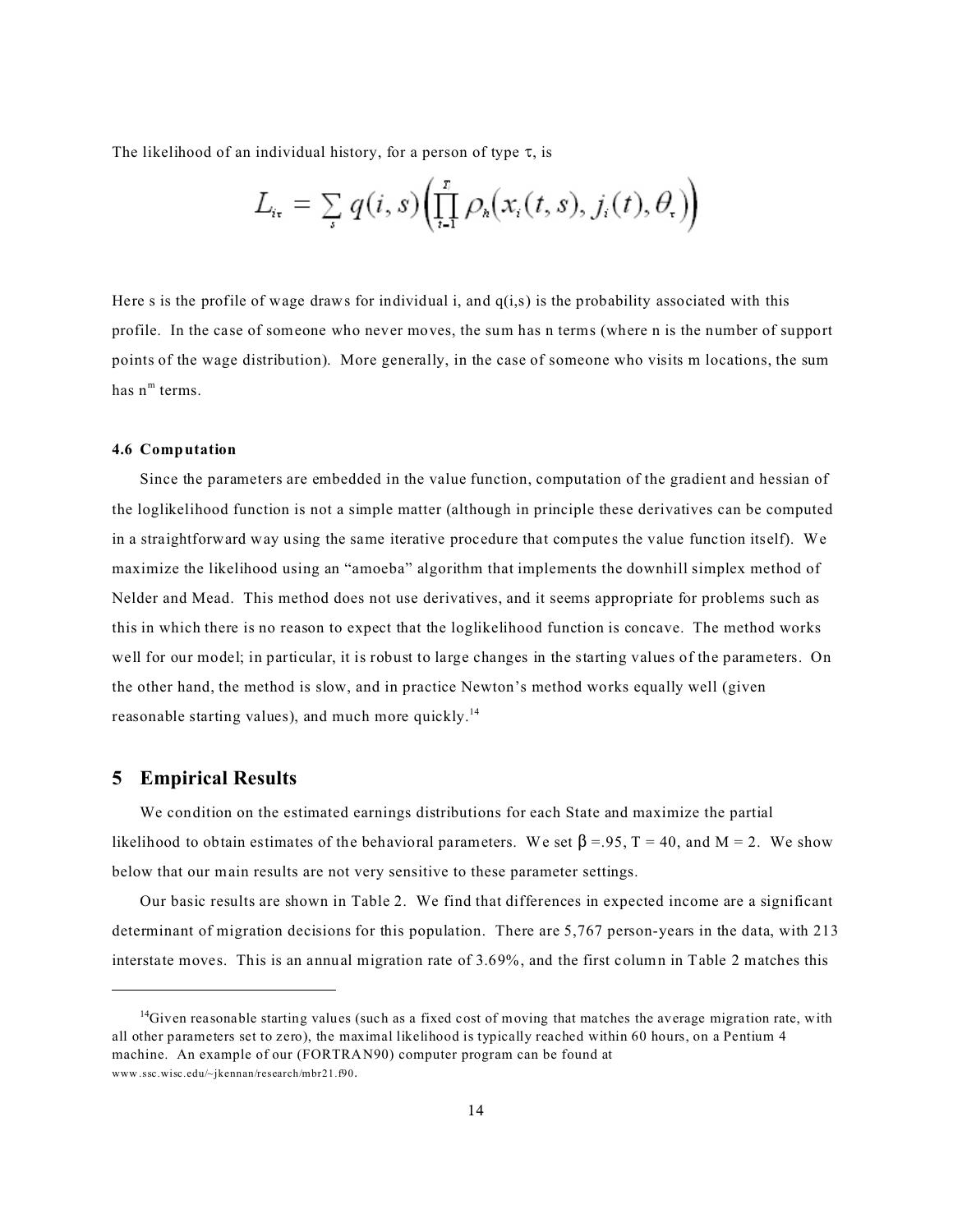rate by setting the probability of moving to each of J-1 locations to a constant value, namely  $\frac{1}{J-1} \frac{213}{5,767}$ , with

 $J = 51$ .<sup>15</sup> The next columns show that population size, distance, home and previous locations and age all have highly significant effects on migration. Local climate (represented by the annual number of heating and cooling degree-days) is also significant.<sup>16</sup> Unobserved heterogeneity in moving costs is introduced by allowing for two types, with one type treated as a pure stayer type (representing people with prohibitive moving costs); little is gained by introducing additional types, or by replacing the stayer type with a type with a high moving cost. The last column shows the effect of income, controlling for these other effects, using wages adjusted for cost of living differences across States.<sup>17</sup> These estimates are interpreted in the following subsections.

<sup>15</sup>In other words the estimate of  $\gamma_0$  solves the equation  $\frac{1}{\gamma_0} = \frac{1}{\gamma_0} = \frac{215}{\gamma_0}$ ; the solution is

 $\gamma_0 = \log(277700) - \log(397)$ .

 $16$ The number of States that are adjacent to an ocean is 23. We considered this as an additional amenity variable, and also estimated models including annual rainfall, but found that these had virtually no effect.

 $17$ The validity of the estimates is checked in Appendix B: the estimated coefficients were used to generate a simulated data set, and the maximum likelihood procedure successfully recovered these coefficients from the simulated data.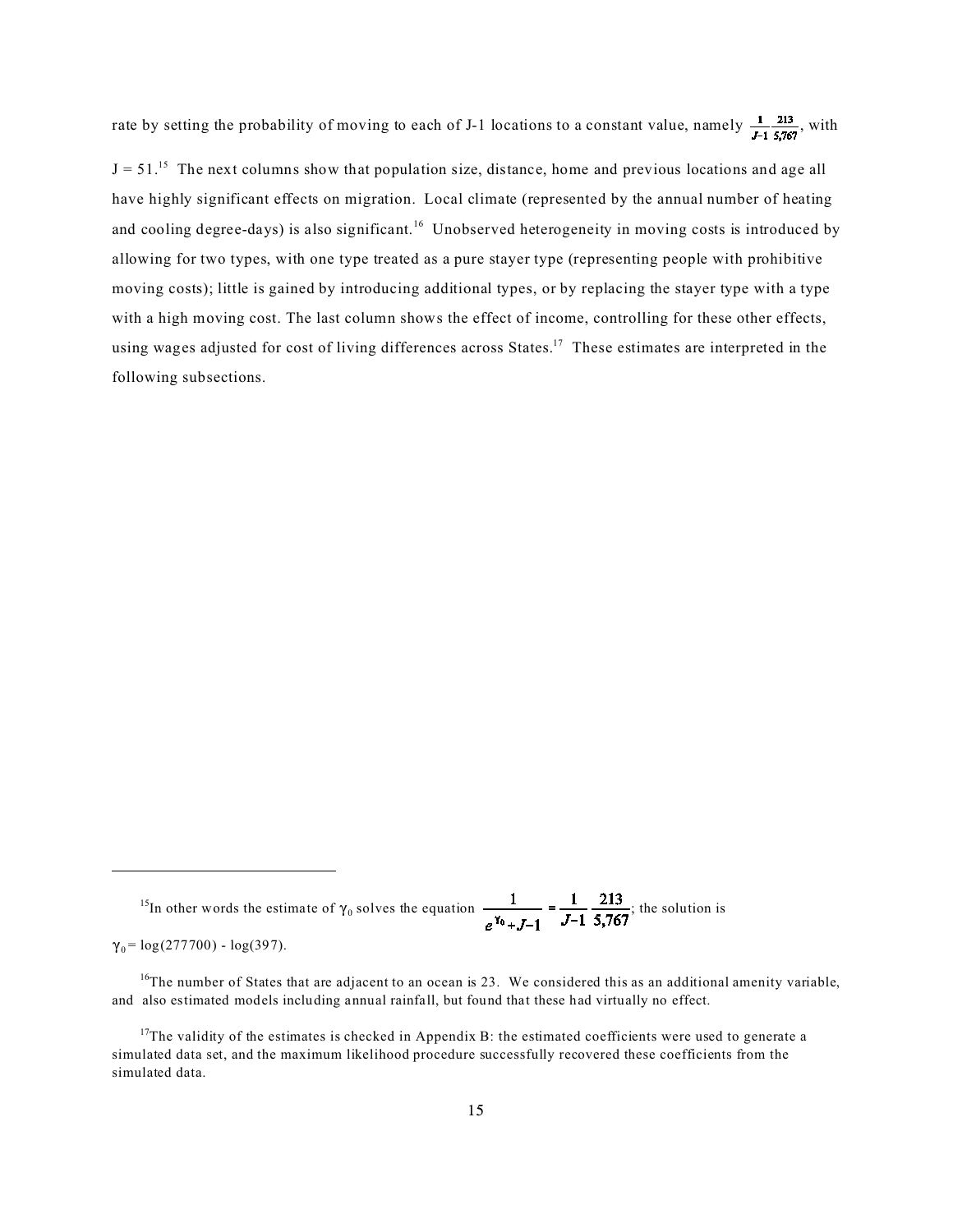| Table 2: Interstate Migration of Young White Men (high school) |            |            |            |            |  |
|----------------------------------------------------------------|------------|------------|------------|------------|--|
| Disutility of Moving $(\gamma_0)$                              | 7.173      | 3.480      | 4.450      | 4.091      |  |
|                                                                | 0.070      | 0.532      | 0.624      | 0.628      |  |
| Distance $(\gamma_1)$                                          |            | 0.619      | 0.574      | 0.597      |  |
| (1000 miles, State pop centroids)                              |            | 0.106      | 0.112      | 0.113      |  |
| Home Premium $(\kappa)$                                        |            | 0.289      | 0.282      | 0.382      |  |
|                                                                |            | 0.023      | 0.021      | 0.032      |  |
| Previous Location $(\gamma_2)$                                 |            | 2.963      | 4.455      | 3.902      |  |
|                                                                |            | 0.231      | 0.316      | 0.324      |  |
| Population $(\gamma_3)$                                        |            | 0.809      | 0.730      | 0.726      |  |
| (10 million people)                                            |            | 0.135      | 0.133      | 0.138      |  |
| Age                                                            |            | 0.093      | 0.109      | 0.091      |  |
|                                                                |            | 0.021      | 0.024      | 0.024      |  |
| <b>Stayer Probability</b>                                      |            | 0.485      | $\theta$   | 0.436      |  |
|                                                                |            | 0.057      |            | 0.061      |  |
| Cooling degree-days                                            |            | 0.114      | 0.100      | 0.149      |  |
|                                                                |            | 0.022      | 0.019      | 0.024      |  |
| Heating degree-days                                            |            | 0.021      | 0.018      | 0.029      |  |
|                                                                |            | 0.009      | 0.007      | 0.010      |  |
| "Real" Income $(\alpha)$                                       |            |            | 0.466      | 0.573      |  |
| (\$10,000)                                                     |            |            | 0.059      | 0.077      |  |
| Loglikelihood                                                  | $-1744.88$ | $-1321.31$ | $-1317.28$ | $-1299.34$ |  |
| $\chi^2(1)$ (Income)                                           |            |            |            | 43.948     |  |
| Moving Cost (age 20, \$2004)                                   |            |            | \$269,159  | \$195,214  |  |
| Observations                                                   | 5,767      |            |            |            |  |
| Moves                                                          | 213        |            |            |            |  |
| Notes:                                                         |            |            |            |            |  |

Estimated asymptotic standard errors are given in italics below the coefficients. The wage distributions have 3 points of support.

Population is measured in units of 10 million people.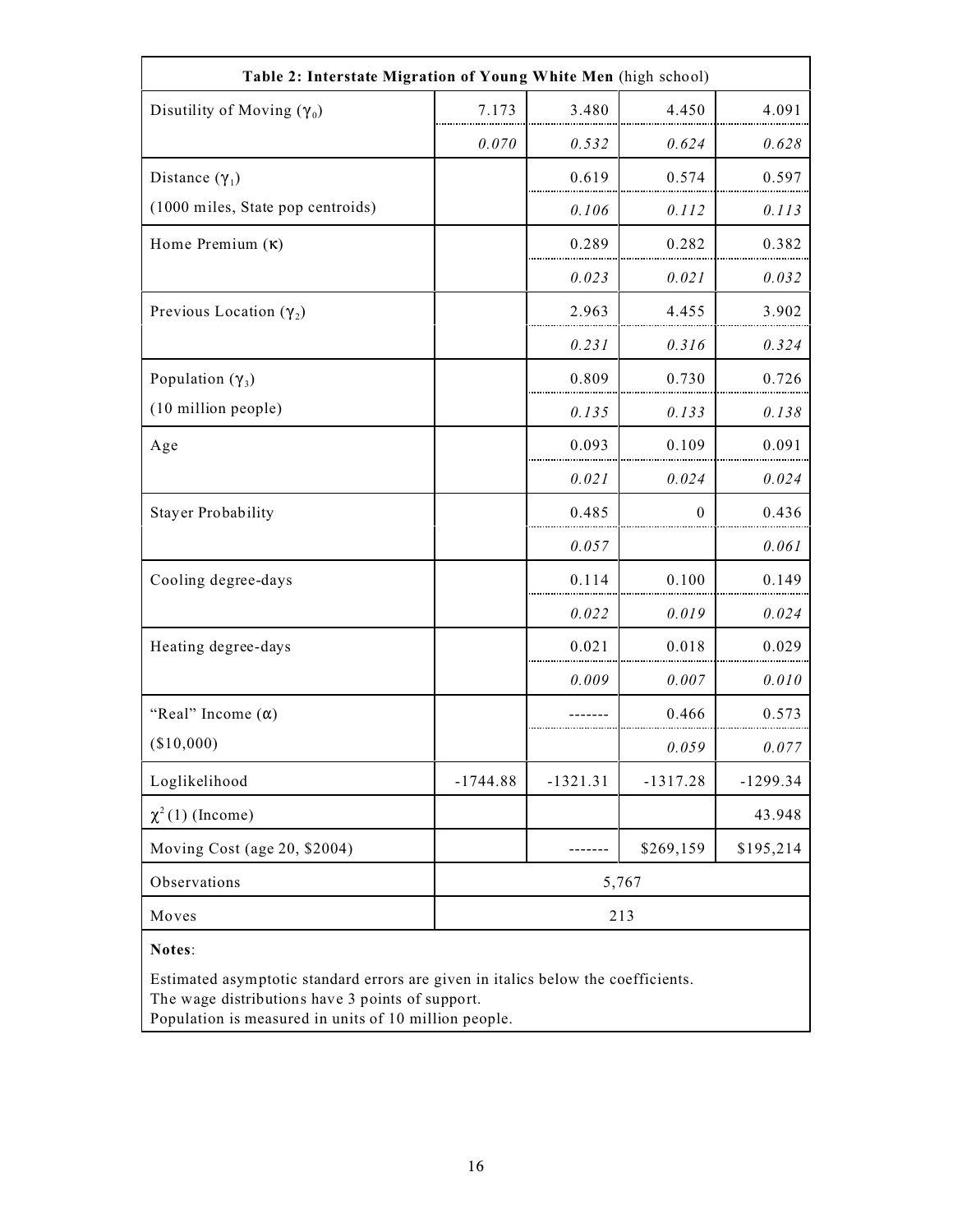### **5.1 Moving Costs and Preference Shocks**

Since utility is linear in income, the estimated moving cost can be converted to a dollar equivalent. For a 20–year-old in the homogeneous model the cost is about \$270,000, in 2004 dollars. The interpretation is that the compensation needed to just offset the cost of a move is large: other things equal, a lump-sum of \$270,000 would be needed to fully compensate someone for all of the costs of a move (including the psychic costs).<sup>18</sup> Of course full compensation means indifference across all locations, implying a migration rate of almost 100% if the number of alternative locations is large. Consider instead the effect of a \$10,000 migration subsidy, payable for every move, with no obligation to stay in the new location for more than one period. This can be analyzed by simulating the model with a reduction in  $\gamma_0$  such that  $\gamma_0/\alpha$  falls by \$10,000, and with the other parameters held fixed. We estimate that such a subsidy would lead to a substantial increase in the interstate migration rate: from 3.7% to about 5%.

It may seem that the large moving cost is an artifact of the specification of the model. For example, in the absence of any moving cost, allowing preference shocks to be drawn randomly over J locations implies a migration probability of  $(J-1)/J$ , so that with  $J = 51$ , nearly everybody moves every period. But this just means that the moving cost must be large in relation to the preference shocks, with no implication for the magnitude of the cost in relation to income. The first column of Table 2 shows how large the fixed cost of moving has to be in relation to the preference shocks, in order to reduce the migration rate from 50/51 to the observed rate of 3.7%, when all other influences on migration are suppressed. The last column shows that the estimated moving cost is large in relation to the income coefficient, even after allowing for the effects of population and distance and the home premium and previous location.

To understand why the estimated moving cost is so big in relation to income, it is helpful to consider an example in which income differentials and moving costs are the only influences on migration decisions. Suppose that income in each location is either high or low, and let  $\Delta y$  be the difference between the high and low income levels. Suppose also that the realization of income in each location is known. Then, using equation (?), the odds of moving are given by

$$
\frac{1-\lambda_L}{\lambda_L} = e^{-\gamma_0} \Big[ J_L - 1 + J_H e^{\beta \Delta V} \Big]
$$
\n(13)

$$
\frac{1-\lambda_H}{\lambda_H} = e^{-\gamma_0} \Big[ J_H - 1 + J_L e^{-\beta \Delta V} \Big]
$$
 (14)

 $18$ This refers to the cost of moving to a new location, ignoring the effect of population and distance. In the case of a return move, the estimated moving cost is \$88,260. The estimated cost of moving 1,000 miles to a State with a population of 3 million is \$283,447.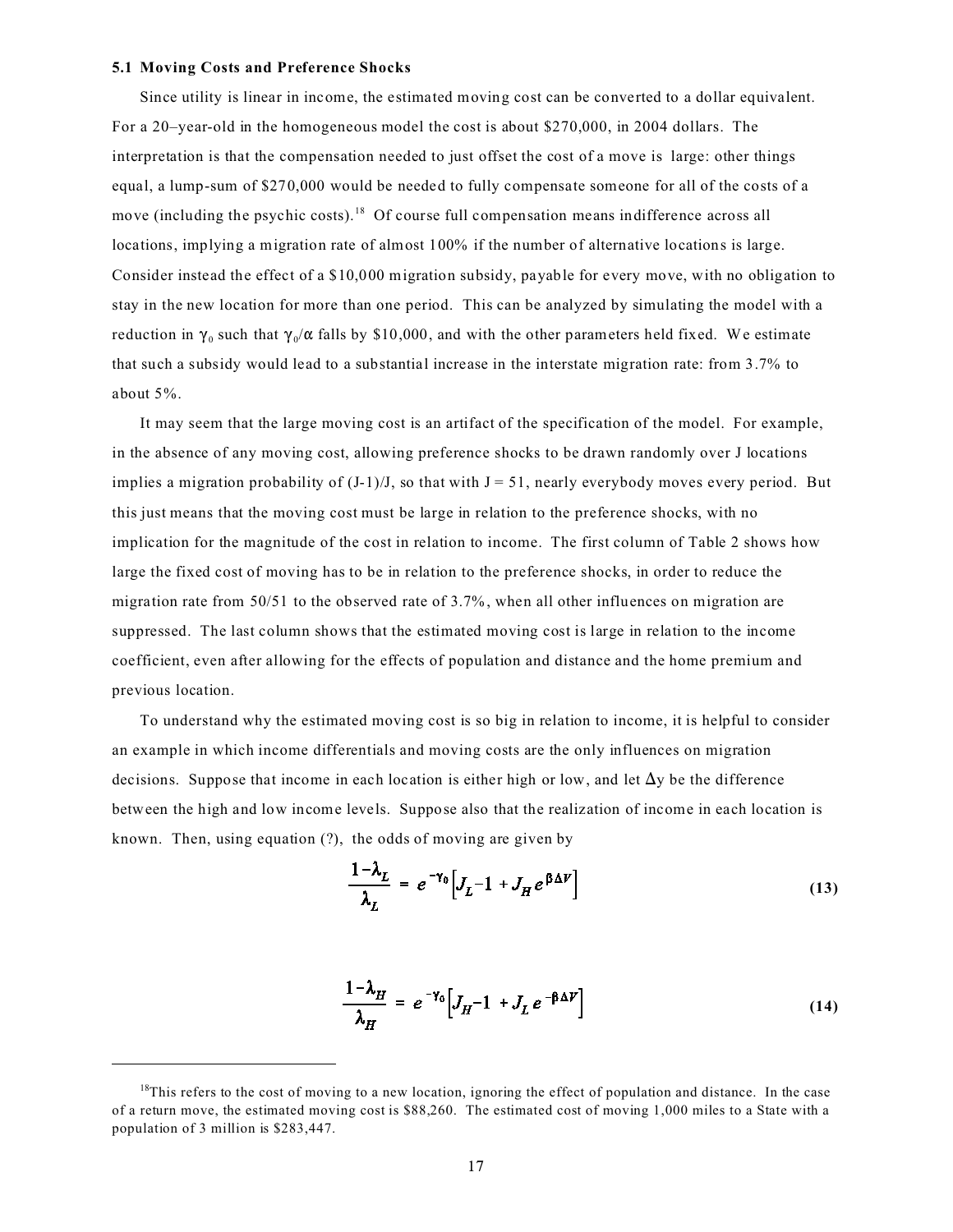where  $\lambda_L$  is the probability of staying in one of  $J_L$  low-income locations (and similarly for  $\lambda_H$  and  $J_H$ ), and where  $\Delta V$  is the difference in expected continuation values between the low-income and high-income locations. This difference is determined by the equation

$$
e^{\Delta V} = \frac{e^{\alpha \Delta y} \Big[ J_L + \Big( J_H - 1 + e^{\gamma_0} \Big) e^{\beta \Delta V} \Big]}{J_L - 1 + e^{\gamma_0} + J_H e^{\beta \Delta V}}
$$
(15)

For example, if  $\beta = 0$ , then  $\Delta V = \alpha \Delta y$ , while if moving costs are prohibitive (exp(- $\gamma_0$ )  $\approx 0$ ), then  $\Delta V = \alpha \Delta y/(1-\beta)$ .

These equations uniquely identify  $\alpha$  and  $\gamma_0$  (these parameters are in fact over-identified, because there is also information in the probabilities of moving to the same income level).<sup>19</sup> If  $\gamma_0 < \beta \Delta V$ , then the odds of moving from a low-income location are greater than  $J_H$  to 1, and this is contrary to what is seen in the data (for any plausible value of J<sub>H</sub>). By making  $\gamma_0$  a little bigger than  $\beta\Delta{\rm V}$ , and letting both of these be large in relation to the preference shocks, the probability of moving from the low-income location can be made small. But then the probability of moving from the high-income location is almost zero, which is not true in the data. In other words, if the probability of moving from a high-income location is not negligible, then the preference shocks cannot be negligible, since a preference shock is the only reason for making such a move.

The net cost of moving from a low-income location to a high-income location is  $\gamma_0$  -  $\beta \Delta V$ , while the net cost of the reverse move is  $\gamma_0 + \beta \Delta V$ . The cost difference is 2 $\beta \Delta V$ , and equations (13) and (14) show that  $\beta\Delta V$  determines the difference between the migration probabilities from low-income and highincome locations. Thus  $\beta\Delta V$  is identified by the difference between  $\lambda_{\rm L}$  and  $\lambda_{\rm H}$ ; this difference is small in the data, so  $\beta \Delta V$  must be small. The magnitude of  $\gamma_0$  is then determined by the level of  $\lambda_{\rm L}$  and  $\lambda_{\rm H}$ , and since these are close to 1 in the data, the implication is that  $\gamma_0$  is large, and that  $\gamma_0$  is much larger than  $\beta \Delta V$ . Since  $\beta \Delta V$  is roughly the present value of the difference in income levels, the upshot is that the moving cost must be large in relation to income.

This argument can be illustrated by the following examples. Suppose  $J_L = J_H = 25$  and  $\Delta y = $3,000$ , with  $\beta$  = .9. If  $\lambda_L$  = .95 and  $\lambda_H$  = .97, then  $\gamma_0$  = 7.14, and  $\Delta V$  = .58, and the implied moving cost is  $\gamma_0/\alpha$  = \$271,830. On the other hand if  $\lambda_L$  = .5 and  $\lambda_H$  = .99, then  $\gamma_0$  = 7.78,  $\Delta V$  = 5.06, and the implied moving cost is only \$19,636. We conclude that our moving cost estimate is large mainly because the empirical relationship between current income and migration probabilities is weak. For example, the

<sup>&</sup>lt;sup>19</sup>It is assumed that  $\lambda_L$ ,  $\lambda_H$ , J<sub>L</sub>, J<sub>H</sub>,  $\Delta y$  and  $\beta$  are given. Dividing (13) by (14) and rearranging terms yields a quadratic equation in e<sup> $\beta \Delta V$ </sup> that has one positive root and one negative root. Since e<sup> $\beta \Delta V$ </sup> must be positive, this gives a unique solution for  $\Delta V$ . Equation (13) then gives a unique solution for  $\gamma_0$ , and inserting these solutions into equation (15) gives a unique solution for  $\alpha$ .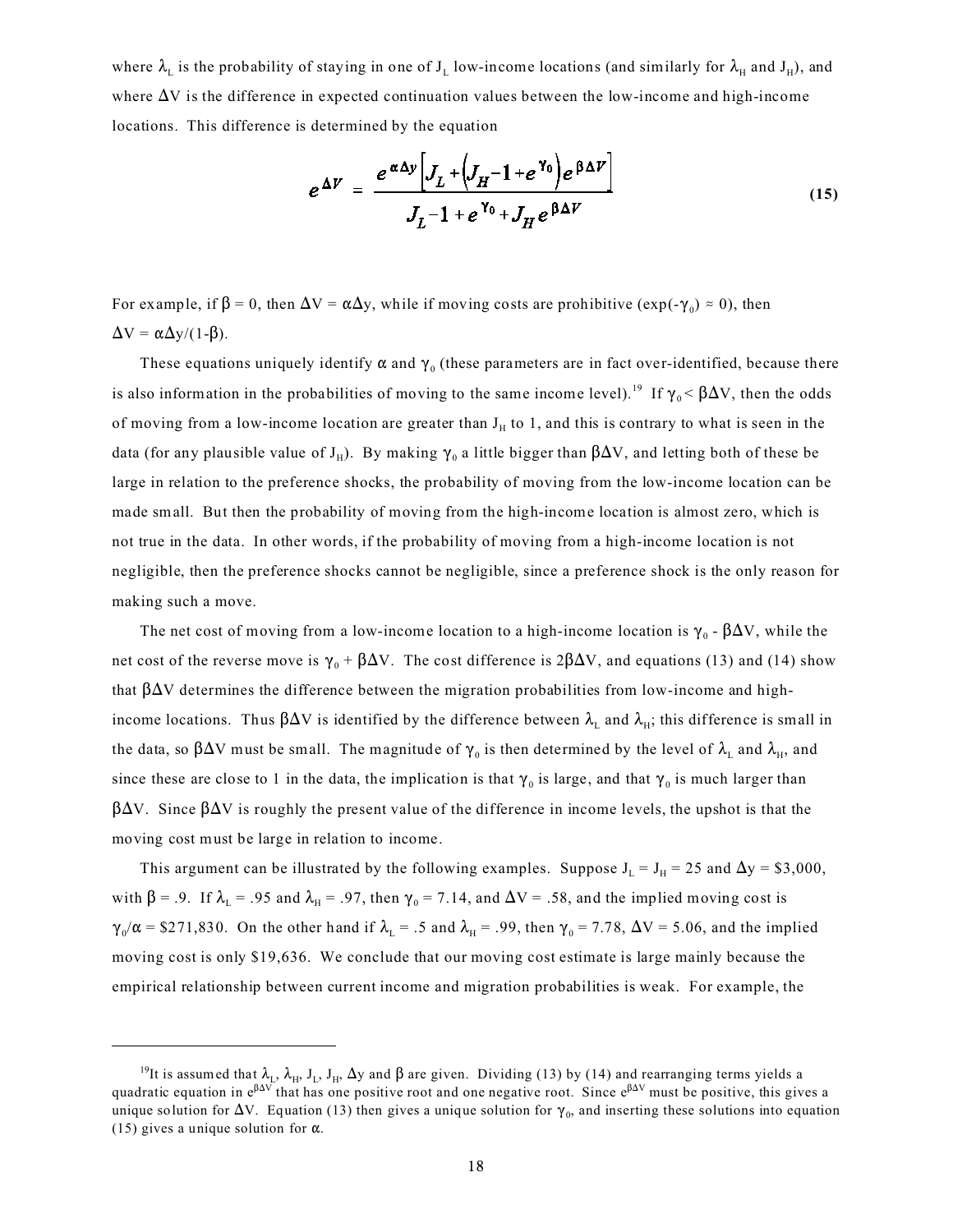migration rate is about 6% for those in the lowest wage category in our data, and about 3.3% for those in the highest wage category.

There are of course potentially important influences on migration decisions that are not included in our model, and one interpretation of the results is that, on average, the omitted variables strongly favor staying in the current location. If this is so, a more complete model might yield a smaller estimate of the moving cost. For example, there may be some components of wages that are known to the individual, but not included in the model. If the wage distribution is mis-specified in this way, some of the apparent gains available to a person with a low wage realization in the current location are illusory, and this tends to bias the estimate of  $\alpha$  toward zero.

### **5.2 Offered and Accepted Wages**

The wage distribution seen in the data is the distribution of accepted wages, but we treat it as if it were the distribution of offered wages. Our view is that this is likely to be a good approximation. The migration rate is low. Many moves are not motivated by wages. So selection effects are not likely to be big.

Using simulated data, we compared the distribution of wage offers with the distribution of accepted wages, and found that selection effects are indeed small. There is some bias in the estimated age coefficients in the wage equation, but it is not important. The wage distribution shifts slightly toward the upper tail as the migration process plays out, but the low wage bin still has 29% of the observations after 15 years (instead of 33%).

#### **5.3 Goodness of Fit**

In order to keep the state space manageable, our model severely restricts the set of variables that are allowed to affect migration decisions. Examples of omitted observable variables include duration in the current location, and the number of moves made previously. In addition, there are of course unobserved characteristics that might make some people more likely to move than others. Thus it is important to check how well the model fits the data. In particular, since the model pays little attention to individual histories, one might expect that it would have trouble fitting panel data.

One simple test of goodness of fit can be made by comparing the number of moves per person in the data with the number predicted by the model. As a benchmark, we consider a binomial distribution with a migration probability of 4.1% (the number of moves per person-year in the data). Table 3 shows the predictions from this model: about 72% of the people never move, and of those who do move, about 16%

19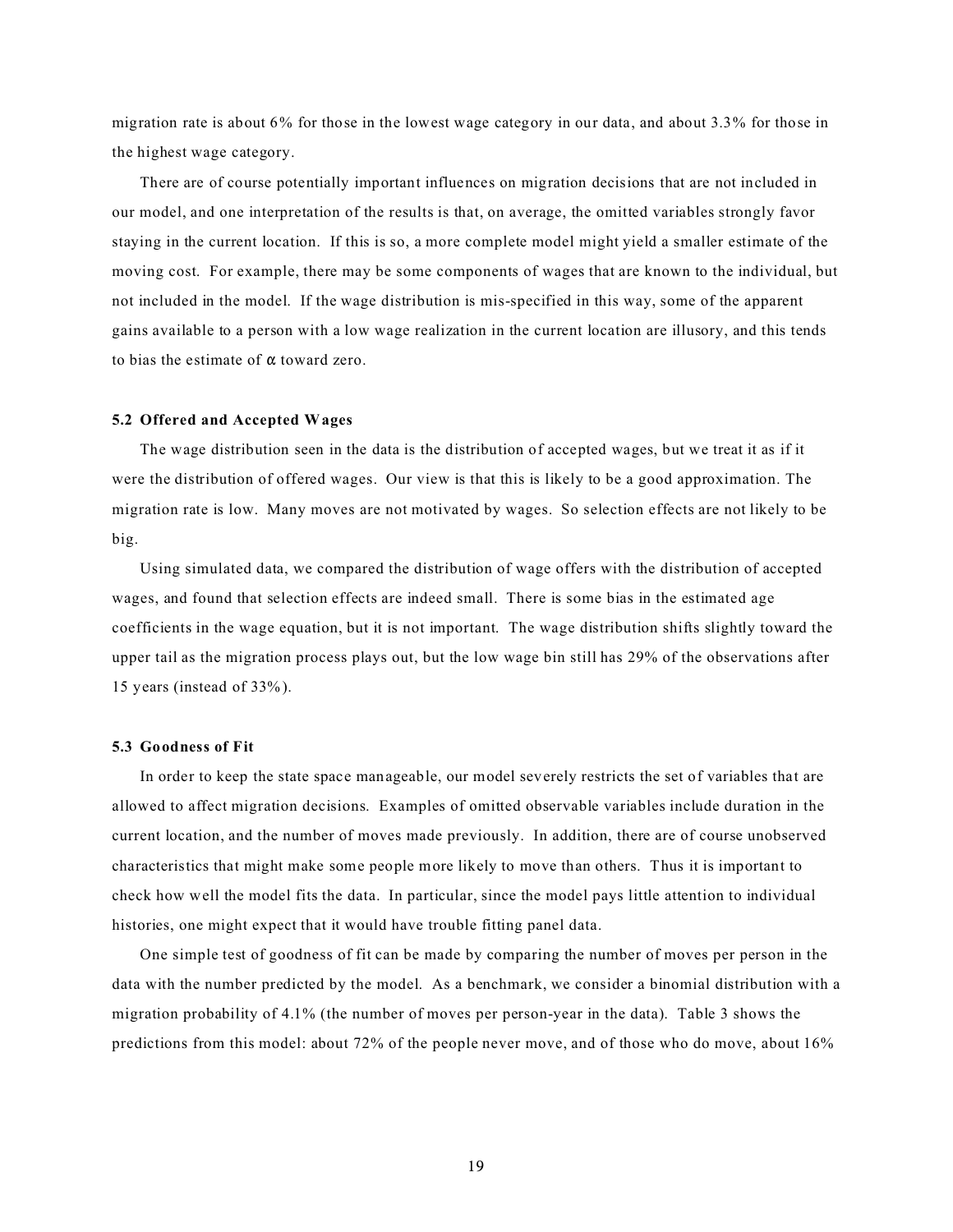move more than once.<sup>20</sup> The NLSY data are quite different: more than 80% never move, and about 44% of movers move more than once. A natural interpretation of this is mover-stayer heterogeneity: some people are more likely to move than others, and these people account for more than their share of the observed moves. We simulated the corresponding statistics for the model by starting 100 replicas of the NLSY individuals in the observed initial locations, and using the model (with the estimated parameters shown in Table 2) to generate a history for each replica, covering the number of periods observed for this individual. In the case of the homogeneous model, using the parameter values in the penultimate column in Table 2, the results match the data very well: although the proportion of people who never move is slightly below the observed proportion, the proportion of movers who move more than once matches the data very well. In this respect, the observables in the model do a good job of accounting for the heterogeneous migration probabilities in the data. Oddly, allowing for unobserved heterogeneity (using the parameter values in the last column of Table 2) leads to a substantial deterioration in the ability of the model to fit this statistic.

| <b>Table 3: Goodness of Fit</b> |                 |         |             |          |             |        |          |        |
|---------------------------------|-----------------|---------|-------------|----------|-------------|--------|----------|--------|
| Moves                           | <b>Binomial</b> |         | <b>NLSY</b> |          | Homogeneous |        | Two-Type |        |
|                                 |                 |         | Model       |          | Model       |        |          |        |
| None                            | 482.8           | 72.6%   | 544         | 81.80%   | 52,948      | 79.62% | 54,546   | 82.00% |
| One                             | 154.4           | 23.2%   | 57          | 8.57%    | 6,907       | 10.39% | 4,853    | 7.30%  |
| More                            | 27.80           | $4.2\%$ | 64          | $9.62\%$ | 6645        | 9.99%  | 7121     | 10.71% |
| Proportion of movers with       | 15.26%          |         | 52.89%      |          | 49.03%      |        | 59.47%   |        |
| more than one move              |                 |         |             |          |             |        |          |        |
| Total observations              | 665             |         | 665         |          | 66500       |        | 66520    |        |

### *Return Migration*

Table 4 summarizes the extent to which the model can reproduce the return migration patterns in the data (the statistics in the Model columns refer to the simulated data sets used in Table 3).

 $^{20}$ Since we have unbalanced panel data, the binomial probabilities are weighted by the distribution of years per person.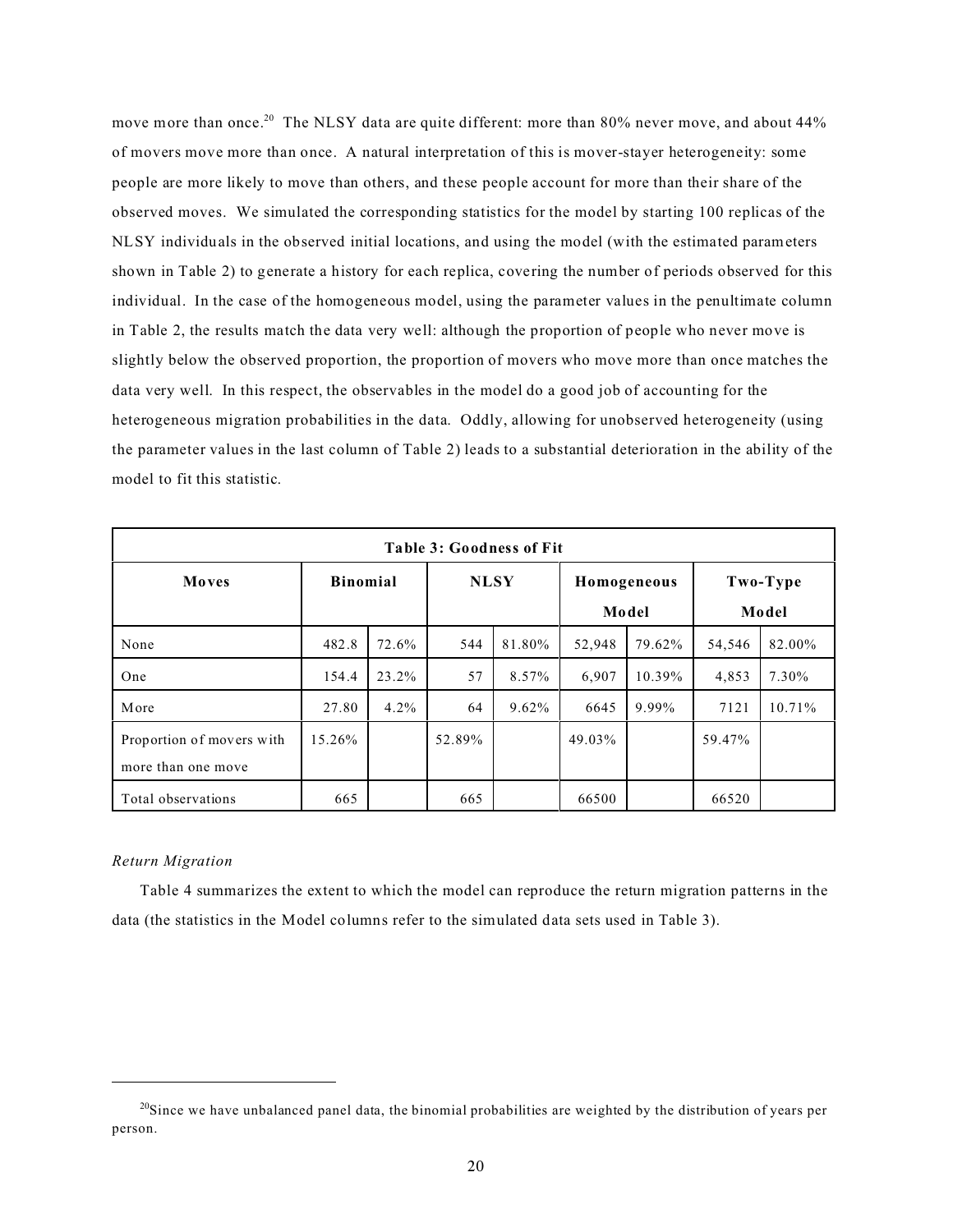| <b>Table 4: Return Migration Statistics</b> |             |          |         |  |  |  |
|---------------------------------------------|-------------|----------|---------|--|--|--|
|                                             | <b>NLSY</b> | Two-Type |         |  |  |  |
|                                             |             | Model    | Model   |  |  |  |
| <b>Proportion of Movers who</b>             |             |          |         |  |  |  |
| Return home                                 | 33.8%       | 32.7%    | 33.8%   |  |  |  |
| Return elsewhere                            | 5.6%        | $6.8\%$  | $6.9\%$ |  |  |  |
| Move on                                     | 60.6%       | $60.5\%$ | 59.3%   |  |  |  |
| Proportion who ever                         |             |          |         |  |  |  |
| Leave Home                                  | 15.3%       | 15.7%    | 15.0%   |  |  |  |
| Move from not-home                          | 41.7%       | 59.2%    | 42.5%   |  |  |  |
| Return from not-home                        | 23.6%       | 30.8%    | 28.3%   |  |  |  |

The model attaches a premium to the home location, and this helps explain why people return home. For example, in a model with no home premium, one would expect that the migration flow to any particular location would be roughly  $\mu$ /(J-1), where  $\mu$  is the average migration rate. Given  $\mu$  = .0410 and  $J = 51$ , this obviously does not match the observed return rate of 34%. The home premium also reduces the chance of initially leaving home, although this effect is offset by the substantial discount on the cost of returning to a previous location (including the home location): leaving home is less costly if a return move is relatively cheap.

The simulated return migration rates data match the data reasonably well. The main discrepancy is that the homogeneous model substantially over-predicts the proportion who ever move from an initial location that is not their home location. That is, the model has trouble explaining why people seem so attached to an initial location that is not their "home". One potential explanation for this is that our assignment of home locations (the State of residence at age 14) is too crude (in some cases the location at age 20 may be more like a home location than the location at age 14). More generally, people are no doubt more likely to put down roots the longer they stay in a location, and our model does not capture this kind of duration dependence. Although the two-type model does a much better job of fitting this aspect of the data, this improvement seems to distort the statistics on the number of moves per person, as was seen in Table 3.

### **5.4 Why are Younger People More Likely to Move?**

It is well known that the propensity to migrate falls with age (at least after age 25 or so). Table 5 replicates this finding for our sample of high-school men. A standard human capital explanation for this age effect is that migration is an investment: if a higher income stream is available elsewhere, then the sooner a move is made, the sooner the income gain is realized. Moreover, since the worklife is finite, a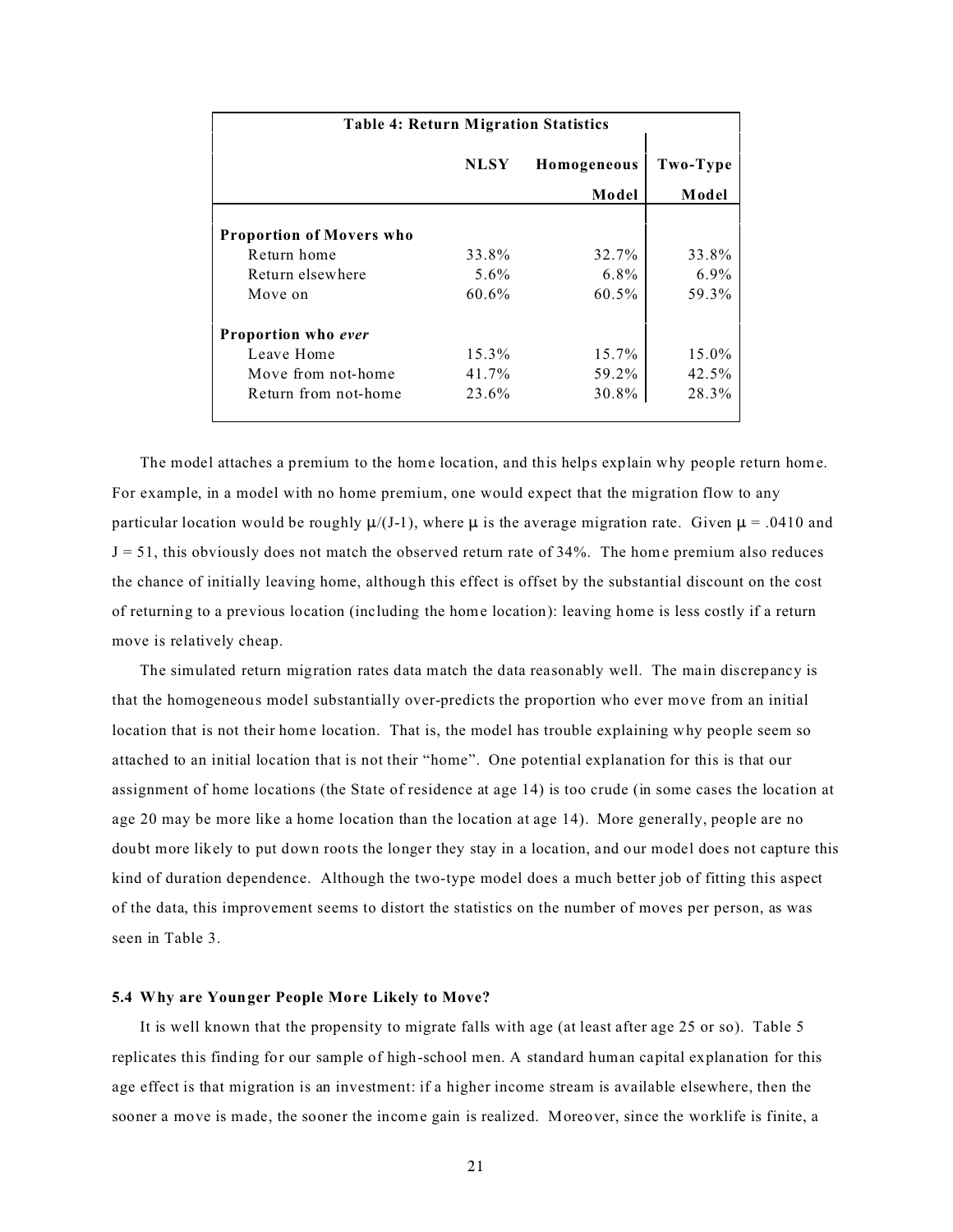move that is worthwhile for a younger worker might not be worthwhile for an older worker, since there is less time for the higher income stream to offset the moving cost (Sjaastad [1962]). In other words, migrants are more likely to be young for the same reason that students are more likely to be young.

There are two effects here, and both are included in our model. Consider two locations paying different wages, and suppose that workers are randomly assigned across these locations at birth. Then, even if the horizon is infinite, the model predicts that the probability of moving from the low-wage to the high-wage location is higher than the probability of a move in the other direction, so that eventually there will be more workers in the high-wage location. This implies that the (unconditional) migration rate must be higher when workers are young.<sup>21</sup> The human capital explanation also says that migration rates decline with age because the horizon gets closer as workers get older. This is surely an important reason for the difference in migration propensities between young adult workers and those within sight of retirement. But the workers in our sample are all in their twenties or early thirties, and the prospect of retirement seems unimportant for such workers. This suggests that the first part of the human capital explanation must be the dominant force explaining why migration rates for 30-year-olds are substantially lower than for 25-year-olds.

The results in Table 2 indicate that the human capital model does not fully explain the relationship between age and migration. The model allows for the possibility that age has a direct effect on the cost of migration, and this effect is indeed found in the data.<sup>22</sup>

 $21$ One way to see this is to consider the extreme case in which there are no preference shocks. In this case all workers born in the low-wage location will move to the high-wage location at the first opportunity (if the wage difference is big enough to offset the moving cost), and the migration rate will be zero from then on.

 $22$ Marriage is of course a potentially important factor, but in order to deal with this we would have to double or triple the size of the state space (depending on whether we distinguished between divorced and single people).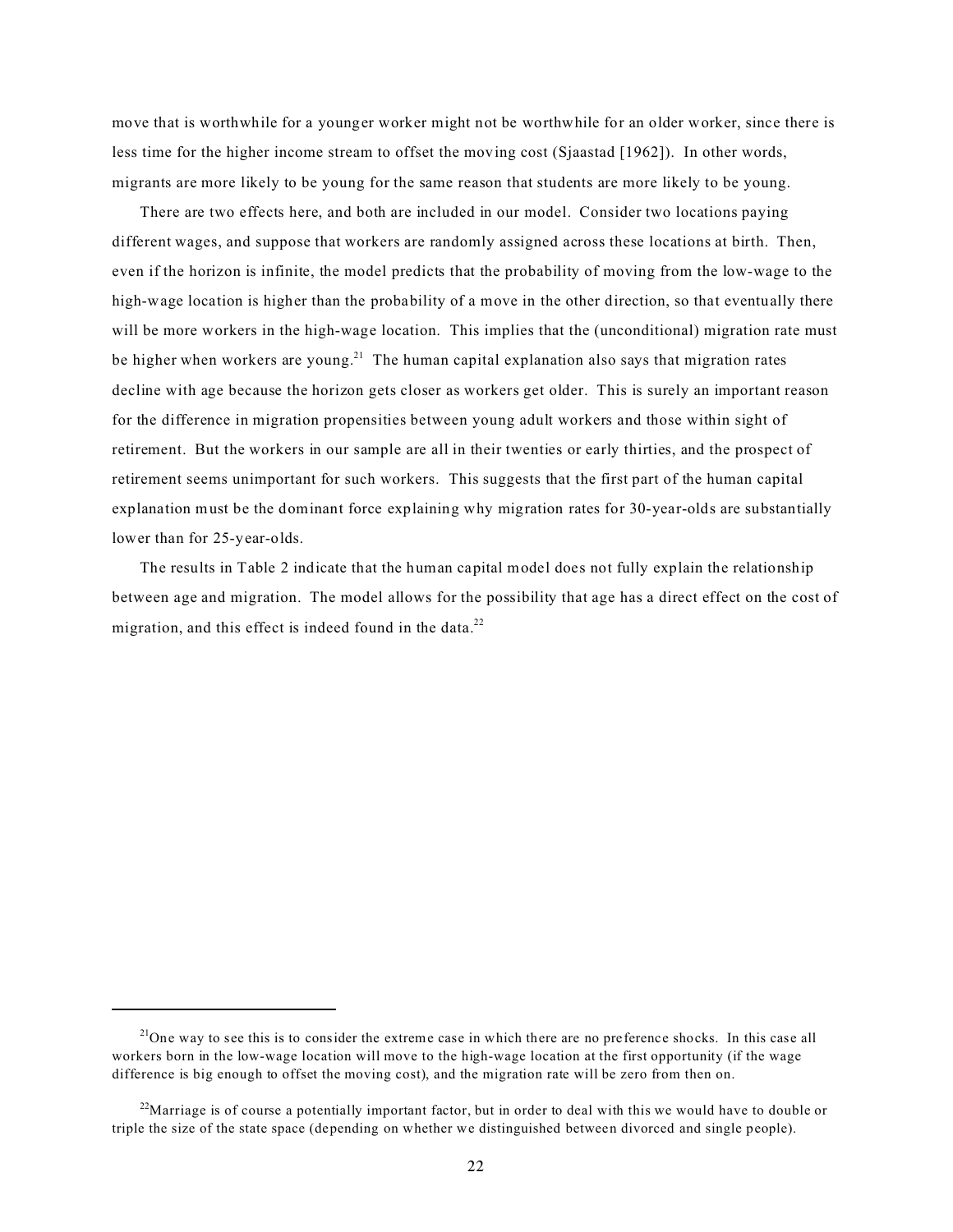| Table 5                                                                    |       |                       |                          |                       |         |                       |
|----------------------------------------------------------------------------|-------|-----------------------|--------------------------|-----------------------|---------|-----------------------|
| Annual Interstate Migration Rates by Age and Current Location              |       |                       |                          |                       |         |                       |
|                                                                            | All   |                       | Not At Home <sup>a</sup> |                       | At Home |                       |
| Age                                                                        | N     | <b>Migration Rate</b> | N                        | <b>Migration Rate</b> | N       | <b>Migration Rate</b> |
| 20                                                                         | 677   | 4.73%                 | 74                       | 21.62%                | 603     | 2.65%                 |
| 21                                                                         | 637   | 4.87%                 | 74                       | 14.86%                | 563     | 3.55%                 |
| 22                                                                         | 609   | 5.09%                 | 81                       | 19.75%                | 528     | 2.84%                 |
| 23                                                                         | 569   | 3.51%                 | 83                       | 13.25%                | 486     | 1.85%                 |
| 24                                                                         | 587   | 4.09%                 | 83                       | 15.66%                | 504     | 2.18%                 |
| 25                                                                         | 533   | 4.69%                 | 79                       | 12.66%                | 454     | 3.30%                 |
| 26                                                                         | 512   | 4.49%                 | 80                       | 17.50%                | 432     | 2.08%                 |
| 27                                                                         | 465   | 1.94%                 | 73                       | 9.59%                 | 392     | 0.51%                 |
| 28                                                                         | 381   | 1.57%                 | 57                       | 5.26%                 | 324     | 0.93%                 |
| 29                                                                         | 307   | 1.63%                 | 51                       | 3.92%                 | 256     | 1.17%                 |
| 30                                                                         | 242   | 1.65%                 | 38                       | 7.89%                 | 204     | 0.49%                 |
| 31                                                                         | 149   | 2.01%                 | 21                       | 9.52%                 | 128     | 0.78%                 |
| 32                                                                         | 81    | $0.00\%$              | 12                       | $0.00\%$              | 69      | $0.00\%$              |
| 33                                                                         | 18    | $0.00\%$              | 1                        | $0.00\%$              | 17      | $0.00\%$              |
| All                                                                        | 5,767 | 3.69%                 | 807                      | 13.38%                | 4,960   | 2.12%                 |
| <sup>a</sup> At Home means living now in the State of residence at age 14. |       |                       |                          |                       |         |                       |

### **5.5 Decomposing the Effects of Income on Migration Decisions**

In our model, differences in wage distributions across States are due entirely to differences in State means. This raises the question of whether the estimated coefficients would be similar if wage dispersion within States is ignored, and migration decisions are modeled as responses to differences in mean wages across locations. At the other extreme, the wage distribution can be specified at the national level, with no variation across States; in this case migration is motivated only by the prospect of getting a better draw from the same wage distribution (given our assumption that location match effects are permanent). Results for these alternative specifications are shown in Table 6. The estimated income coefficient is significant even in the absence of within-State dispersion, and it is also significant even when all States share the same wage distribution.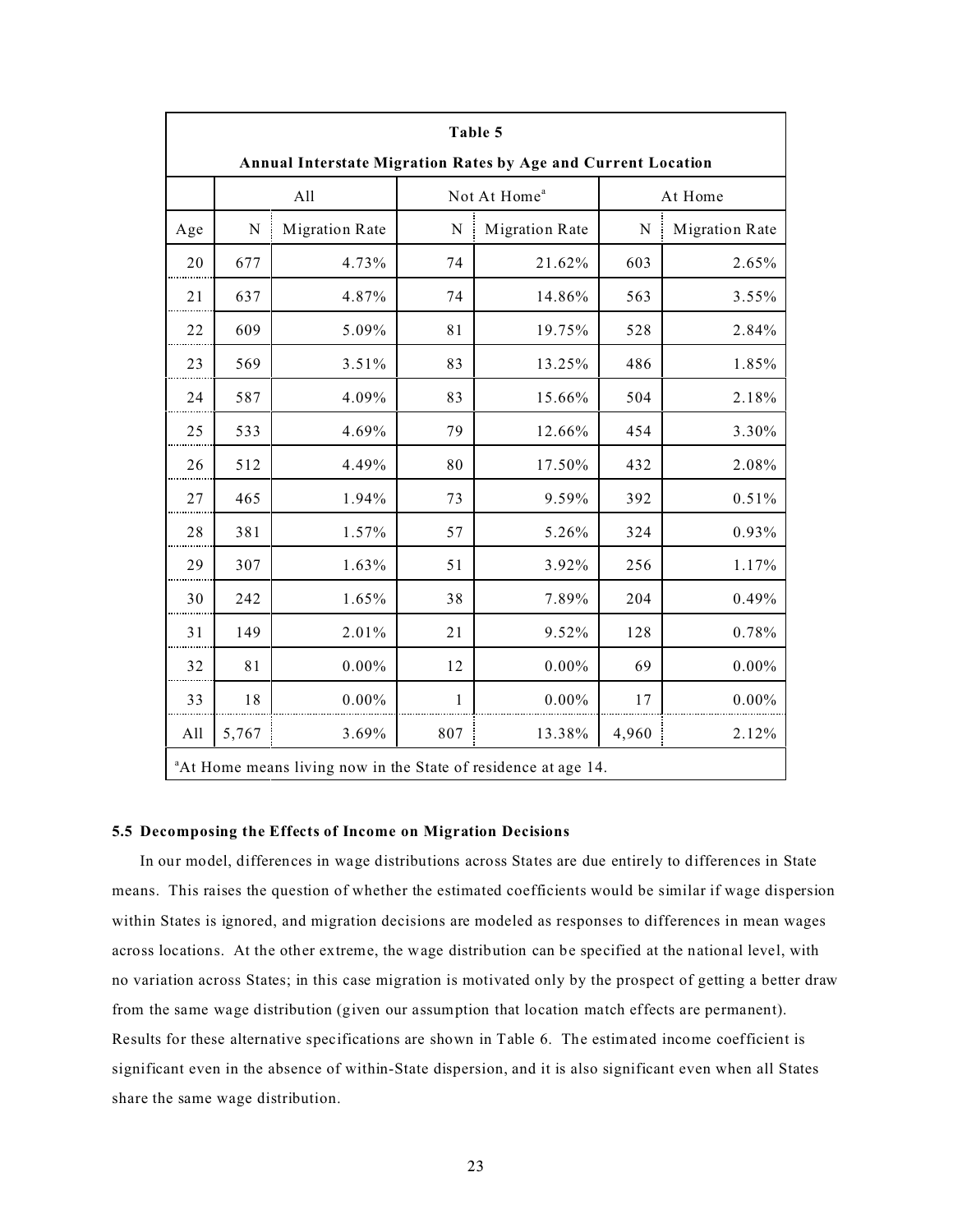| Table 6: Alternative Income Specifications                                         |            |                    |             |  |  |  |
|------------------------------------------------------------------------------------|------------|--------------------|-------------|--|--|--|
|                                                                                    | Census     | <b>State Means</b> | National    |  |  |  |
| Disutility of Moving                                                               | 4.091      | 3.513              | 4.303       |  |  |  |
|                                                                                    | 0.628      | 0.533              | 0.657       |  |  |  |
| Distance                                                                           | 0.597      | 0.587              | 0.632       |  |  |  |
| (1000 miles)                                                                       | 0.113      | 0.107              | 0.114       |  |  |  |
| Home Premium                                                                       | 0.382      | 0.294              | 0.384       |  |  |  |
|                                                                                    | 0.032      | 0.024              | 0.032       |  |  |  |
| Previous Location                                                                  | 3.902      | 3.049              | 4.232       |  |  |  |
| (moving cost)                                                                      | 0.324      | 0.232              | 0.396       |  |  |  |
| Population                                                                         | 0.726      | 0.764              | 0.785       |  |  |  |
|                                                                                    | 0.138      | 0.135              | 0.138       |  |  |  |
| Age                                                                                | 0.091      | 0.093              | 0.095       |  |  |  |
|                                                                                    | 0.024      | 0.021              | 0.024       |  |  |  |
| <b>Stayer Probability</b>                                                          | 0.436      | 0.478              | 0.411       |  |  |  |
|                                                                                    | 0.061      | 0.057              | 0.069       |  |  |  |
| Cooling degree-days                                                                | 0.149      | 0.136              | 0.108       |  |  |  |
|                                                                                    | 0.024      | 0.024              | 0.023       |  |  |  |
| Heating degree-days                                                                | 0.029      | 0.027              | 0.017       |  |  |  |
|                                                                                    | 0.010      | 0.009              | 0.010       |  |  |  |
| Real Income                                                                        | 0.573      | 0.480              | 0.683       |  |  |  |
| (ACCRA)                                                                            | 0.077      | 0.105              | 0.089       |  |  |  |
| Loglikelihood                                                                      | $-1299.34$ | $-1313.465$        | $-1303.864$ |  |  |  |
| N (person-years)                                                                   |            | 5,767              |             |  |  |  |
| Moves                                                                              |            | 213                |             |  |  |  |
| Notes:                                                                             |            |                    |             |  |  |  |
| The "State Means" column assumes that there is no wage dispersion within States.   |            |                    |             |  |  |  |
| The "National" column assumes that wage distributions are identical in all States. |            |                    |             |  |  |  |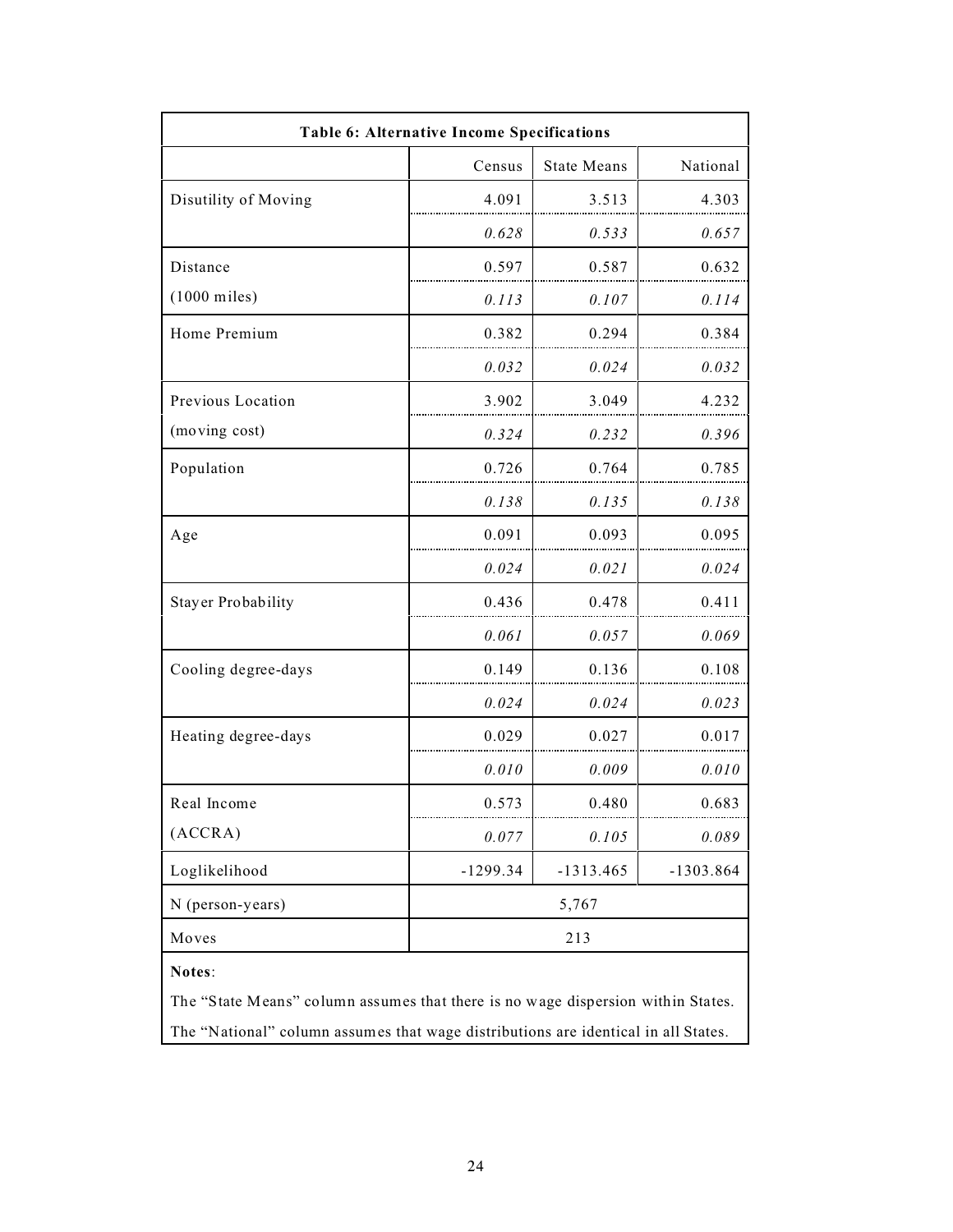#### **5.6 Sensitivity Analysis**

Our empirical results are inevitably based on some more or less arbitrary model specification choices. Table 7 explores the robustness of the results with respect to some of these choices. The general conclusion is that the parameter estimates are robust. In particular, the income coefficient estimate remains positive and significant in all of our alternative specifications.

The results presented so far are based on wages that are adjusted for cost of living differences across locations. If these cost of living differences merely capitalize the value of amenity differences, then unadjusted wages should be used to measure the incentive to migrate. Results for this specification are given in the fourth column of Table 7: the estimate of  $\alpha$  is reduced by about 20%, with little effect on the other coefficients, and the likelihood is lower. Thus in practice the theoretical ambiguity as to whether wages should be adjusted for cost of living differences does not have much effect on the empirical results: either way, income significantly affects migration decisions.

The other alternative specifications in Table 7 are concerned with sensitivity of the estimates to the discount factor ( $\beta$ ). Reducing  $\beta$  to .90 has a noticeable effect on the utility flow parameters (i.e. the home premium and the income coefficient), with hardly any effect on the moving cost parameters. Although a 5% annual real interest rate is arguably more plausible than a 10% rate, the likelihood is slightly higher when  $\beta$  is set at .90.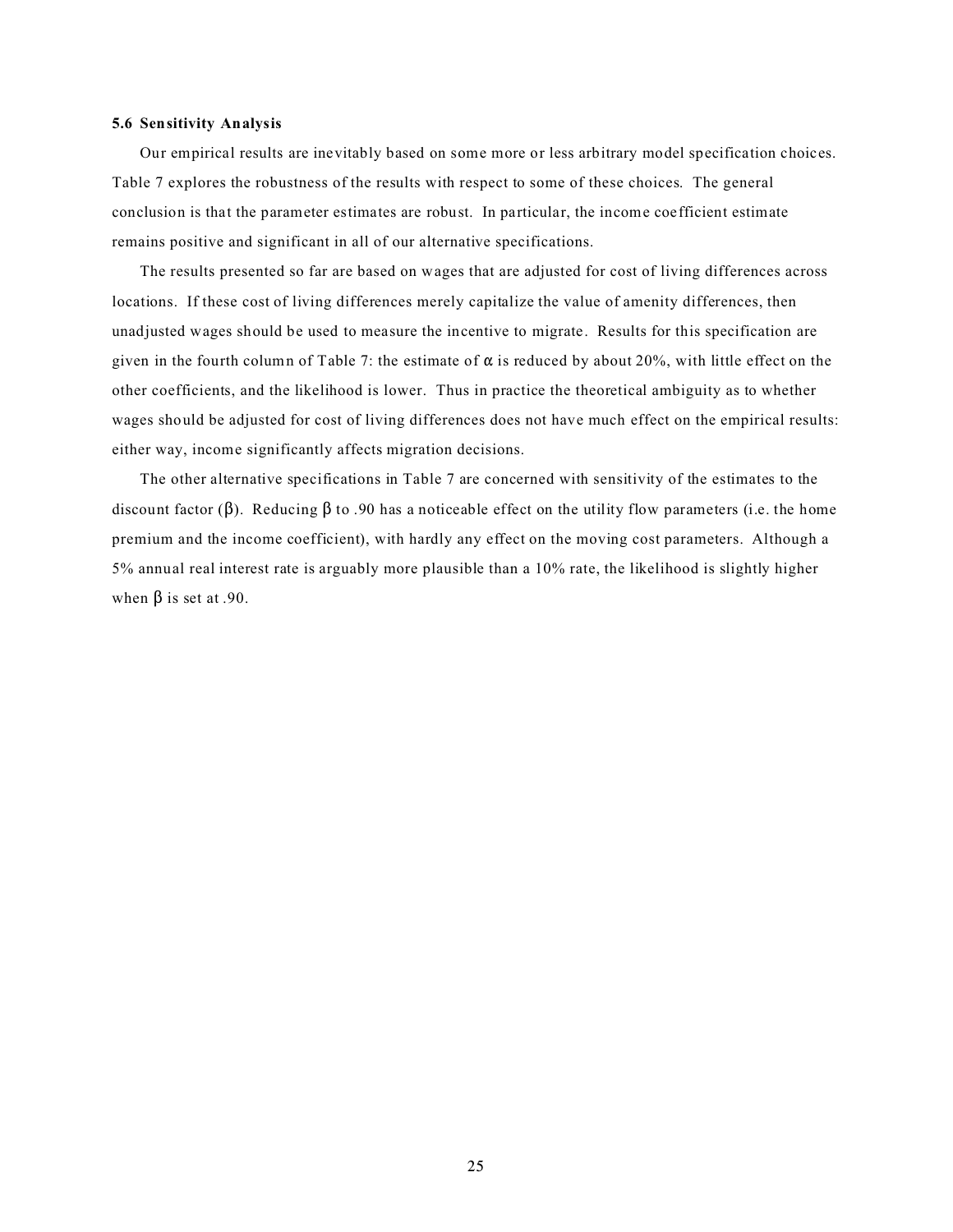| <b>Table 7: Alternative Specifications</b>        |            |            |              |                |  |  |
|---------------------------------------------------|------------|------------|--------------|----------------|--|--|
|                                                   | Baseline   | No Cola    | $\beta = .9$ | $\beta = .975$ |  |  |
| Disutility of Moving                              | 4.091      | 3.716      | 3.826        | 4.177          |  |  |
|                                                   | 0.628      | 0.583      | 0.632        | 0.624          |  |  |
| Distance                                          | 0.597      | 0.653      | 0.650        | 0.5739         |  |  |
| $(1000 \text{ miles})$                            | 0.113      | 0.111      | 0.119        | 0.110          |  |  |
| Home Premium                                      | 0.382      | 0.369      | 0.527        | 0.306          |  |  |
|                                                   | 0.032      | 0.032      | 0.039        | 0.030          |  |  |
| Previous Location                                 | 3.902      | 0.697      | 0.757        | 0.660          |  |  |
| (moving cost)                                     | 0.324      | 0.136      | 0.143        | 0.137          |  |  |
| Population                                        | 0.726      | 0.089      | 0.099        | 0.087          |  |  |
|                                                   | 0.138      | 0.022      | 0.025        | 0.023          |  |  |
| Age                                               | 0.091      | 0.162      | 0.205        | 0.124          |  |  |
|                                                   | 0.024      | 0.023      | 0.035        | 0.020          |  |  |
| <b>Stayer Probability</b>                         | 0.436      | 3.402      | 3.797        | 3.958          |  |  |
|                                                   | 0.061      | 0.285      | 0.313        | 0.314          |  |  |
| Cooling degree-days                               | 0.149      | 0.030      | 0.038        | 0.022          |  |  |
|                                                   | 0.024      | 0.008      | 0.014        | 0.008          |  |  |
| Heating degree-days                               | 0.029      | 0.473      | 0.400        | 0.500          |  |  |
|                                                   | 0.010      | 0.054      | 0.065        | 0.057          |  |  |
| Real Income                                       | 0.573      | 0.378      | 0.805        | 0.431          |  |  |
| (ACCRA)                                           | 0.077      | 0.064      | 0.113        | 0.061          |  |  |
| Loglikelihood                                     | $-1299.34$ | $-1308.15$ | $-1298.99$   | $-1301.44$     |  |  |
| N (person-years)                                  |            | 5,767      |              |                |  |  |
| Moves                                             | 213        |            |              |                |  |  |
| Notes:                                            |            |            |              |                |  |  |
| The estimates in columns 2-4 are not quite final. |            |            |              |                |  |  |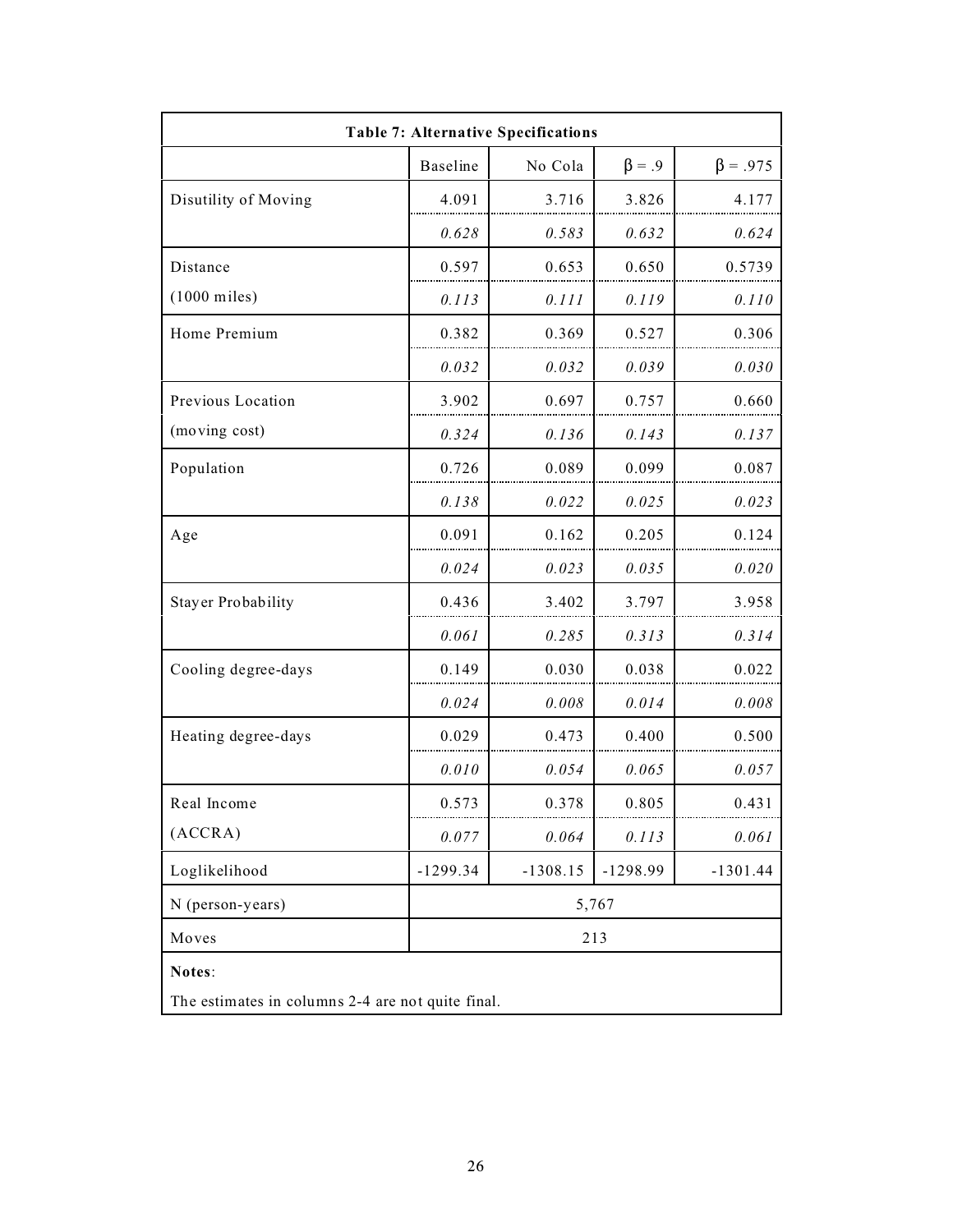## **6 Spatial Labor Supply Elasticities**

We use the estimated model to analyze short-run responses to local labor demand shocks, modeled as shifts in mean wages, for selected States. We are interested in the magnitudes of the migration flows in response to local wage changes, and in the timing of these responses.

We take a set of 10,000 people, with 100 replicas of each person, distributed over States as in the Census data, We assume that each person is initially in the home State, at age 20, and simulate 15-year histories. We consider responses to 10% increases and decreases in wages, in selected States. First, we simulate baseline migration decisions using the actual Census wage distributions described previously. Then we increase or decrease the mean wage in a single State by 10%, and compare the migration decisions induced by these wages with the baseline.

Figure XX shows the results for California, Florida and New York, using a model with no climate variables included. The supply elasticities are large: between 0.6 and 1.1. Somewhat surprisingly, they are not symmetric, and there are noticeable differences across States. The adjustment is gradual, but it is largely completed in 10 years.

Figure YY shows the effects of introducing climate variables. This does not make much difference for California or New York, but the results for Florida change dramatically, especially for the case of a wage increase. The reason for this is not clear. One possibility is that high wages in Florida, in combination with a highly desirable climate, have the effect of making Florida the destination of choice for people who draw a large adverse shock in their current



location. It may be that at the wage levels observed in the data, Florida is close to this level, and is attracting more than its share of migrants; a 10% wage increase then makes Florida really stand out, while a 10% decrease means that Florida sinks back into line with other destinations.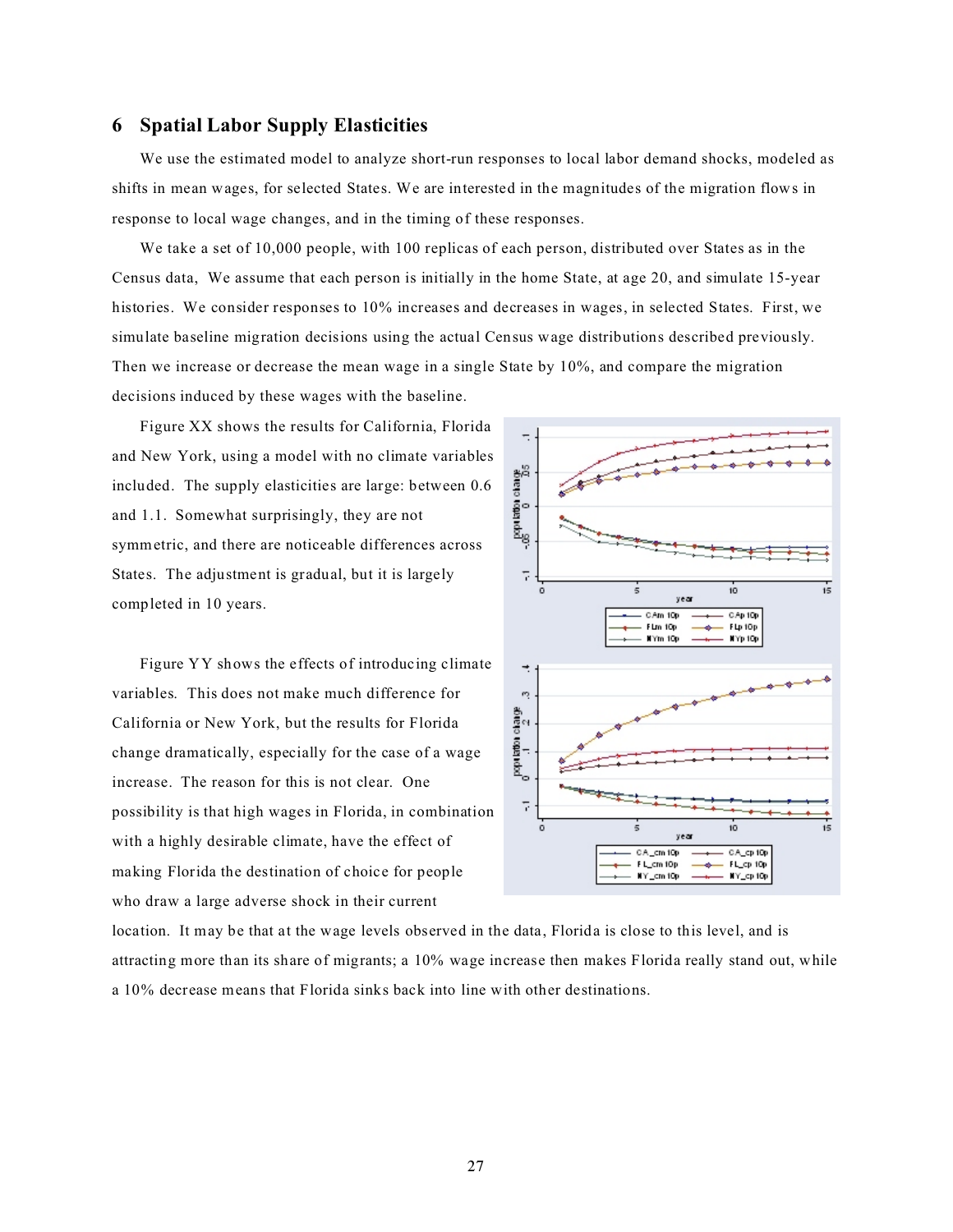## **7 Conclusion**

We have developed a tractable econometric model of optimal migration in response to income differentials across locations. The model improves on previous work in two respects: it covers optimal sequences of location decisions (rather than a single once-for-all choice), and it allows for many alternative location choices. Migration decisions are made so as to maximize the expected present value of lifetime income, but these decisions are modified by the influence of unobserved location-specific preference shocks. Because the number of locations is too large to allow the complete dynamic programming problem to be modeled, we adopt an approximation that truncates the amount of information available to the decision-maker. The practical effect of this is that the decisions of a relatively small set of people who have made an unusually large number of moves are modeled less accurately than they would be in the (computationally infeasible) complete model.

Our empirical results show a significant effect of expected income differences on interstate migration, for white male high school graduates in the NLSY. Our results can be interpreted in terms of optimal search for the best geographic match. In particular, we find that the relationship between income and migration is largely driven by a negative effect of income in the current location on the probability of outmigration: workers who get a good draw in their current location tend to stay, while those who get a bad draw tend to leave.

The main limitations of our model are those imposed by the discrete dynamic programming structure: given the large number of alternative location choices, the number of dynamic programming states must be severely restricted for computational reasons. Goodness of fit tests indicate that the model nevertheless fits the data reasonably well. It would be very useful to extend the model to include marital status as a state variable, and this is probably feasible. From an economic point of view, the most important limitation of the model is that it imposes restrictions on the wage process implying that individual fixed effects and movements along the age-earnings profile do not affect migration decisions. A less restrictive specification of the wage process would be highly desirable.

28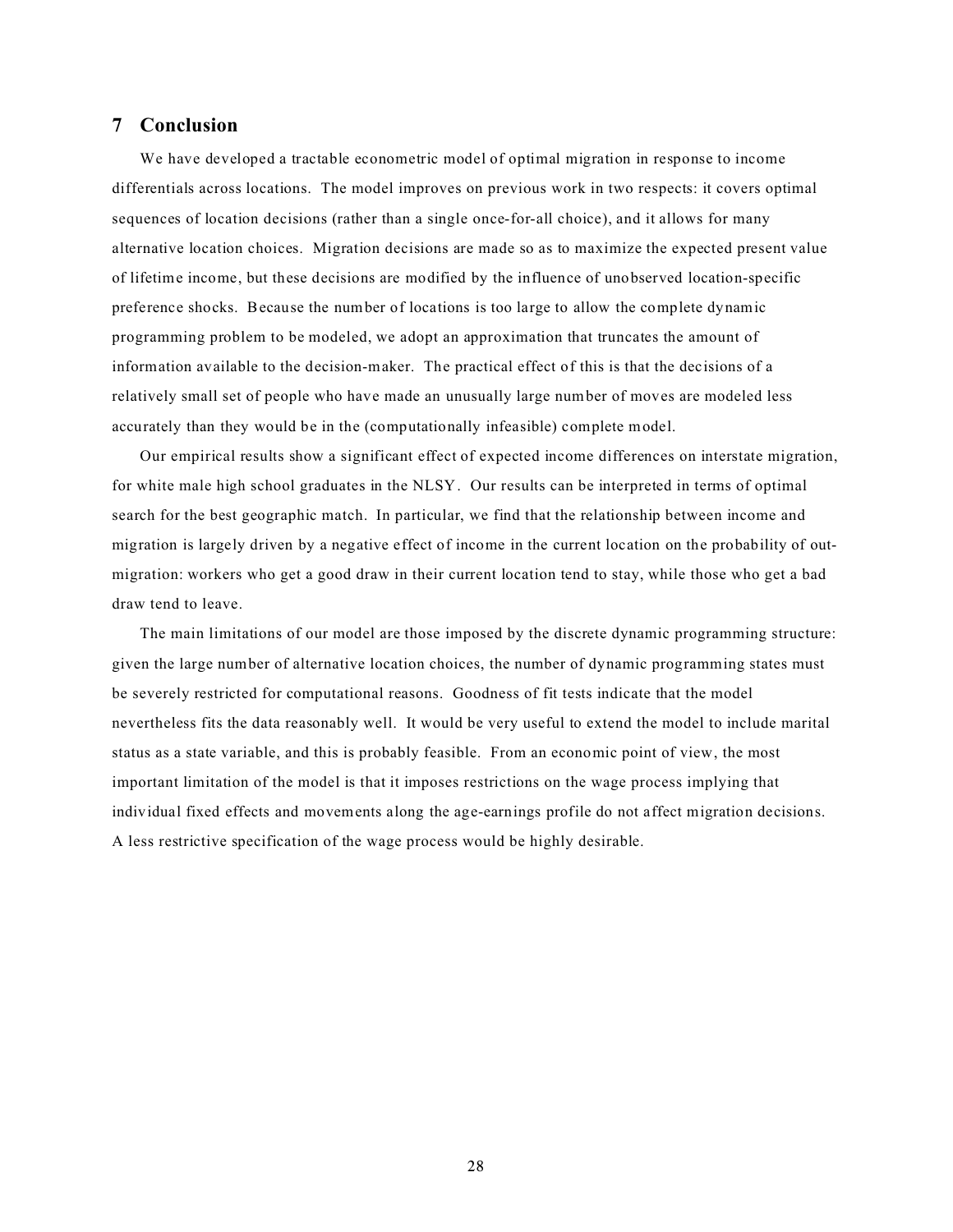#### **References**

- Banks, Jeffrey S. and Rangarajan K. Sundaram (1994), "Switching Costs and the Gittins Index," *Econometrica*, 62 (3): 687-694.
- Barro, Robert J. and Xavier Sala-i-Martin (1991), "Convergence across States and Regions," *Brookings Papers on Economic Activity*, **1:** 107-158.
- Blanchard, Olivier Jean and Lawrence F. Katz (1992), "Regional Evolutions," Brookings Papers on Economic Activity, **1:** 1-37.
- Gelbach, Jonah B. (2002), "Migration, the Lifecycle, and State Benefits: How low is the bottom?" University of Maryland, http://www.glue.umd.edu/~gelbach/papers/index.html.
- Gottschalk, Peter and Robert Moffitt (1994), "The Growth of Earnings Instability in the U.S. Labor Market," *Brookings Papers on Economic Activity* 2: 255-272.
- Greenwood, Michael J. (1997), "Internal Migration in Developed Countries," in *Handbook of Population and Family Economics Vol. 1B*, edited by Mark R. Rosenzweig and Oded Stark. New York: North Holland.
- Ham, John C., Xianghong Li and Patricia B. Reagan, "Matching and Selection Estimates of the Effect of Migration on Wages for Young Men," Ohio State University, November 2001.
- Holt, Frederick (1996), "Family Migration Decisions: A Dynamic Analysis," unpublished paper, University of Virginia.
- Katz, Lawrence and David Autor (1999), *"*Changes in the Wage Structure and Earnings Inequality," *Handbook of Labor Economics Volume 3A.* New York: Elsevier.
- Keane, Michael P. and Kenneth I. Wolpin (1997), "The Career Decisions of Young Men," *Journal of Political Economy*, 105: (3), June 1997, 473-522.
- Kennan, John (2004), "A Note on Approximating Distribution Functions," <http://www.ssc.wisc.edu/~jkennan/research/DiscreteApprox.pdf>
- Kennan, John and James R. Walker (2001), "Geographical Wage Differentials, Welfare Benefits and Migration," (March); http://www.ssc.wisc.edu/~jkennan/research/jkjwPaper03-01.pdf.
- Lucas, Robert E. B. (1997), "Internal Migration in Developing Countries," in *Handbook of Population and Family Economics Vol. 1B*, edited by Mark R. Rosenzweig and Oded Stark. New York: North Holland.
- McFadden, D. (1973), "Conditional Logit Analysis of Qualitative Choice Behavior," in P. Zarembka (ed.) Frontiers in Econometrics, New York, Academic Press.
- Neal, Derek (1999), "The Complexity of Job Mobility of Young Men," *Journal of Labor Economics*, (April): 237-261.
- Reagan, Patricia and Randall Olsen (2000) "You Can Go Home Again: Evidence from Longitudinal Data," *Demography* (August) 37: 339-350.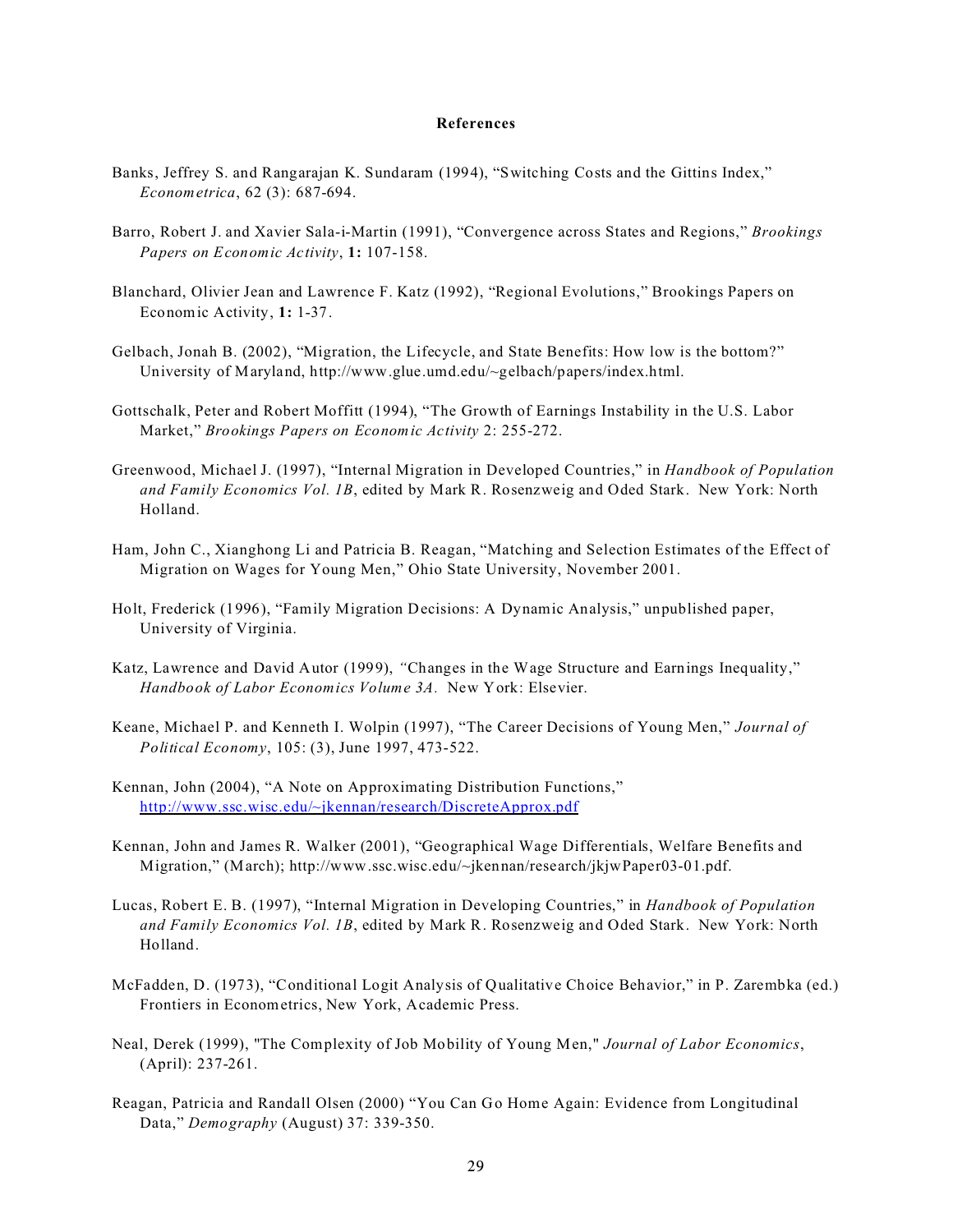- Rust, John (1987) "Optimal Replacement of GMC Bus Engines: An Empirical Model of Harold Zurcher," *Econometrica*, 55 (5): 999-1033.
- Rust, John (1994), "Structural Estimation of Markov Decision Processes," in *Handbook of Econometrics*, Volume IV. Edited by Robert F. Engle and Daniel L. McFadden. New York: Elsevier.
- Schultz, T. Paul (1982) "Lifetime Migration within Educational Strata in Venezuela: Estimates of a Logistic Model," *Economic Development and Cultural Change* 30: 559-593.
- Sjaastad, L. A. (1962), "The Costs and Returns of Human Migration," *Journal of Political Economy* 70:80-89.

Topel, Robert H. (1986), "Local Labor Markets," *Journal of Political Economy*, 94(3), part 2, S111-S143.

- Tunali, Insan (2000), "Rationality of Migration," *International Economic Review*, (November) 41: 893-920.
- Woo, Seokjin (2002), "An Empirical Analysis of the Effects of State Fiscal Policy on Retirement Migration," University of Wisconsin-Madison, November 2002.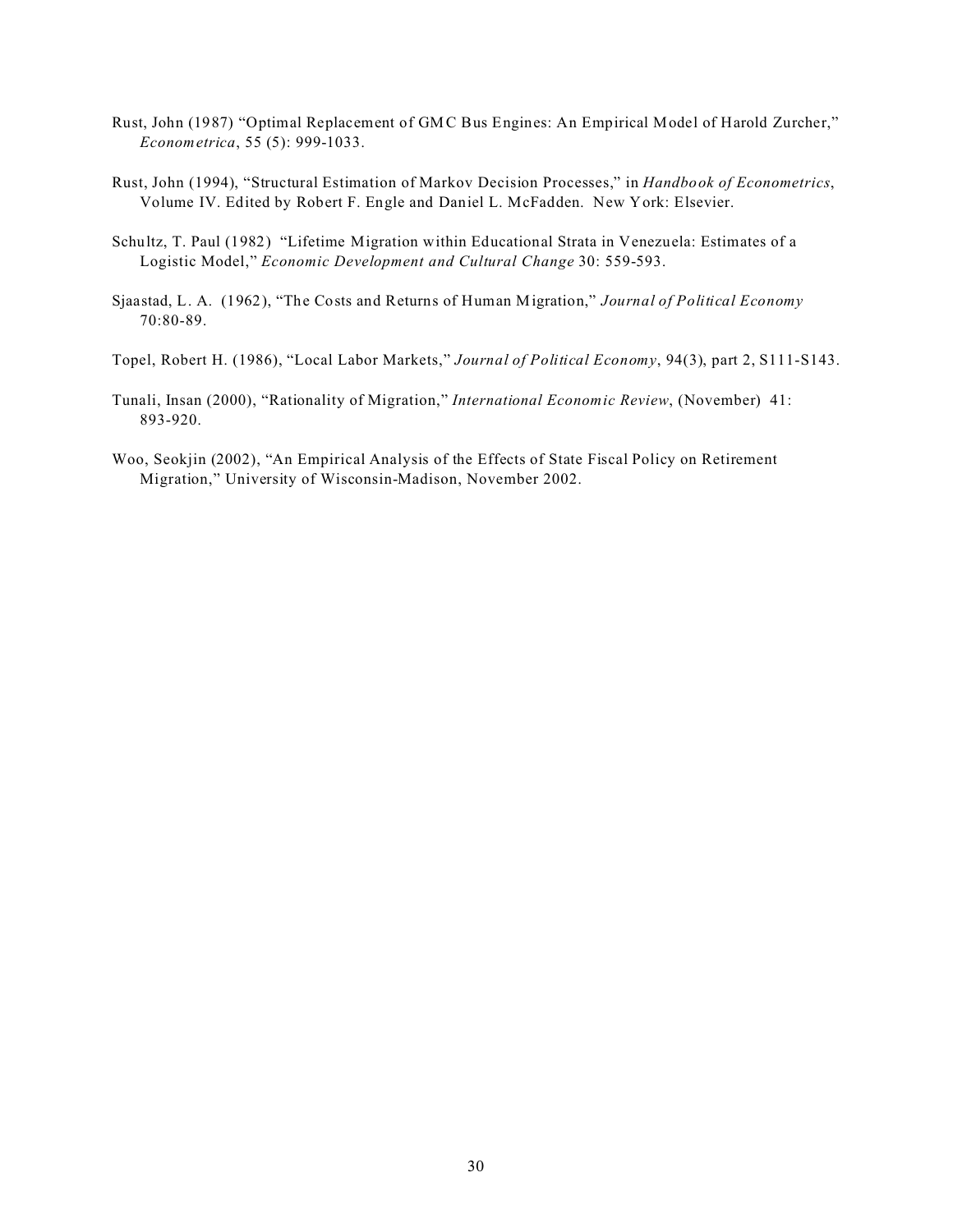# **Appendix A: Signal Extraction**

## **Lemma A1**

Suppose  ${y_j}_{j=1}^m$  is a set of random variables, with

$$
\mathbf{y}_j = \eta + \mathbf{u}_j
$$

where  $\eta$  and  $\{u_j\}$  are independent and normally distributed, with zero mean, and variances  $\sigma_\eta^2$  and  $V_j$ . Then the conditional distribution of  $\eta$ , given  $\{y_j\}$ , is normal, with mean  $\eta$  and variance  $\alpha$ , where

$$
\hat{\eta} = \alpha \sum_{j=1}^{m} \frac{y_j}{V_j}
$$

and

$$
\frac{1}{\alpha} = \frac{1}{\sigma_{\eta}^2} + \sum_{j=1}^{m} \frac{1}{V_j}
$$

#### **Proof**

We will show that  $E(\eta - \eta)y_j = 0$ , for each j. Since the components are normally distributed, this implies that  $\eta$ - $\hat{\eta}$  and  $y_j$  are independent, so  $E(\eta - \hat{\eta}) | y_j = E(\eta - \hat{\eta}) = 0$ .

First,  $E \eta y_j = \sigma_{\eta}^2$ . Consider the correlation  $E \eta y_j$  for an arbitrary choice of j, say j = 1:

$$
E \hat{\eta} y_1 = \alpha y_1 \left( \frac{y_1}{V_1} + \frac{y_2}{V_2} + \dots + \frac{y_m}{V_m} \right)
$$

$$
= \alpha \left( \frac{\sigma_y^2}{V_1} + \frac{\sigma_\eta^2}{V_2} + \dots + \frac{\sigma_\eta^2}{V_m} \right)
$$

The definition of  $\alpha$  implies that

$$
\alpha \left( \frac{\sigma_{\eta}^2}{V_1} + \frac{\sigma_{\eta}^2}{V_2} + \dots + \frac{\sigma_{\eta}^2}{V_m} \right) = \sigma_{\eta}^2 - \alpha
$$

Thus

$$
E \hat{\eta} y_1 = \alpha \left( \frac{\sigma_y^2 - \sigma_\eta^2}{V_1} \right) + \sigma_\eta^2 - \alpha
$$

$$
= \sigma_\eta^2
$$